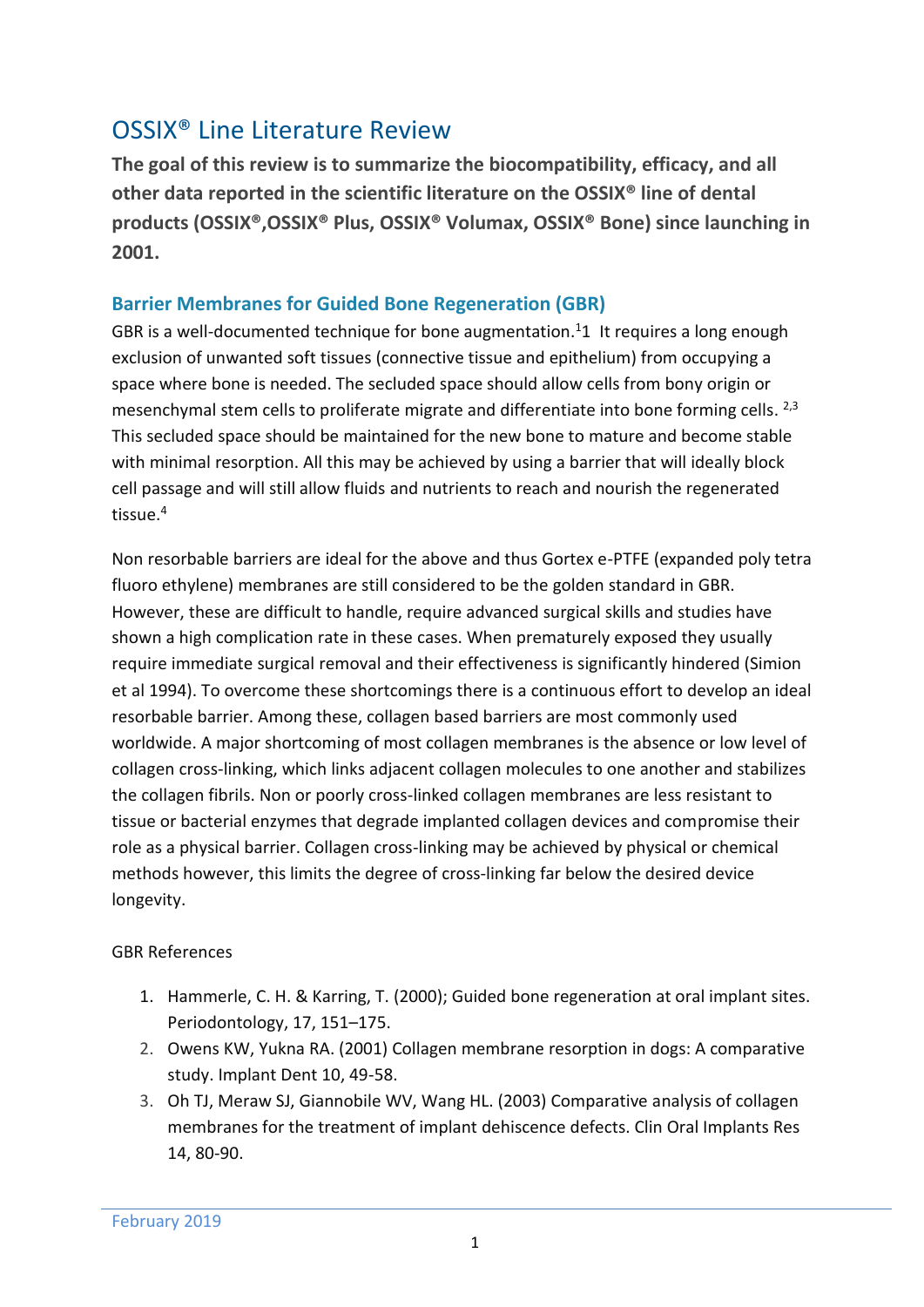- 4. Friedmann, A., Dehnhardt, J., Kleber, B. M. & Bernimoulin,J. P. (2008); Cytobiocompatibility of collagen and ePTFE membranes on osteoblast-like cells in vitro. Journal of Biomedical Materials Research A 86, 935–941.
- 5. Simion M, Baldoni M, Rossi P, Zaffe D. (1994) A comparative study of the effectiveness of e-PTFE membranes with and without early exposure during the healing period. Int J Periodontics Restorative Dent. 14, 166-180.
- 6. McAllister, B. S. & Haghighat, K. (2007) Bone augmentation techniques. Journal of Periodontology 78, 377–396.

## **The OSSIX® Family of Biomaterials**

The OSSIX® line of collagen membranes (OSSIX® and OSSIX® PLUS) is based on a natural cross-linking process known as glycation in which collagen is cross-linked by natural sugars. This unique, patented technology owned by Datum Biotech allows the production of controlled cross-linked matrices to be custom made for each medical device while preserving the excellent biological properties of the collagen. OSSIX® and OSSIX® PLUS are both ribose cross-linked membranes. OSSIX® PLUS, which was launched in 2006, is based on porcine Type I collagen and is a second generation product to OSSIX® which was a bovine based product and was launched in 2001. In this review both versions are referred to as OSSIX®.

The advantages of using OSSIX® membranes have been established in many preclinical and clinical studies over the last decade. Clinically, over 350,000 membranes have been implanted in patients worldwide.

## **Biocompatibility**

Rothamel et al (2004) reported on the ability of OSSIX® to promote in vitro cells adherence and proliferation. In this study four collagen membranes (OSSIX, BioGide, Tutodent and BioMend) were tested and it was concluded that OSSIX, BioGide, and Tutodent promoted, and BioMend (a glutharaldehyde based cross-linked membrane) inhibited the attachment and proliferation of human fibroblasts and human osteoblasts.

Rothamel et al (2005) used the rat subcutaneous implantation model and compared 8 membranes (5 commercially available and 3 experimental chemically cross-linked porcine collagen). They concluded that chemical cross-linking resulted in foreign body reaction (BioMend, BioMend Extend, Tutodent and 2 experimental prototypes). OSSIX showed prolonged bio degradation and low tissue integration but no foreign body reaction. Ogawa et al (2008) compared non-metal surfaces including OSSIX to different titanium surfaces prepared with nano structuring to test the hypothesis that the latter will enhance bone to implant contact. They concluded that the discovered titanium nano-nodular selfstructuring has been proven feasible on biocompatible materials other than titanium,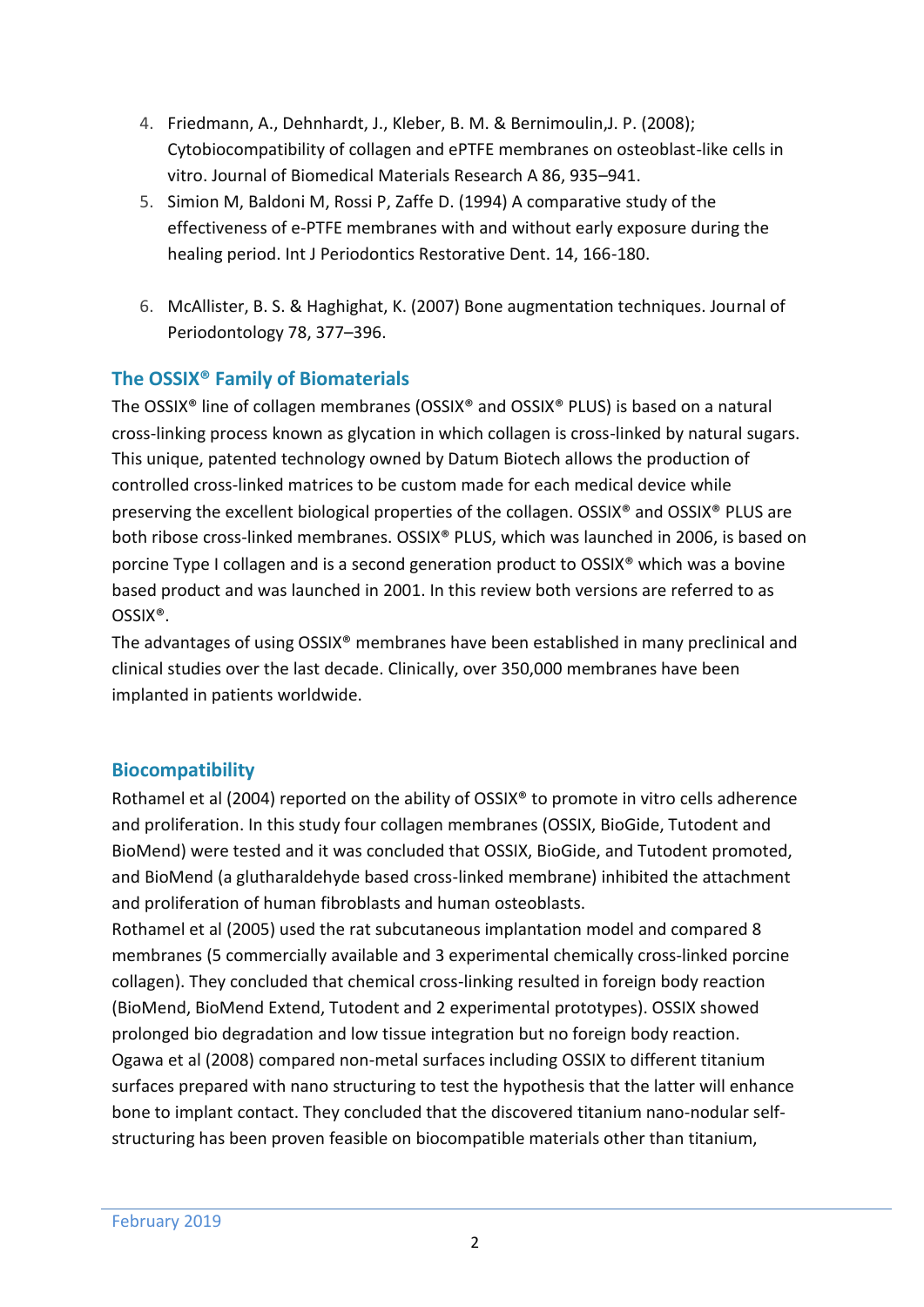offering new avenues for the development of implant surfaces and other implantable materials for better bone-generative and regenerative potential.

Friedmann et al (2008) evaluated the cytobiocompatability of human osteoblast-like cells to proliferate on surfaces of OSSIX, BioGide and Gortex e-PTFE membranes. They concluded that cell morphology and spatial arrangement indicated that vitality was maintained. Diffusion through the three membranes evaluated in this study was sufficient to support osteoblast-like cell differentiation.

Warnke et al (2009) tested the ability of OSSIX, Tutodent, BioGide and Condro-Gide to support and promote the proliferation of human periosteal cells. They found that: "Collagen membranes can be used as scaffolds for the cultivation of periosteum layers with a view to creating cortical bone using tissue-engineering methods".

## **Degradation Resistance (Exposed)**

In an in vitro study Sela et al (2009) exposed OSSIX, Bio-Gide and BioMendExtend to bacterial enzymes and concluded that cross-linking of collagen membranes significantly increased resistance to bacterial enzymes.

Tal et al (2008I) in an animal model (cat palate) compared OSSIX to Bio-Gide in intentional perforations and concluded that both membranes were undetected in perforated sites. However, it should be noticed that the well-known mechanical force of the cat's tongue was not taken into account. Thus, exposing both membranes to the destructive mechanical forces may explain the above findings.

Resistance to degradation was further investigated in a clinical human study (Klinger et al 2010). In this study OSSIX, Biomend (glutaraldehyde cross-linked) and Bio-Gide (non- crosslinked) were exposed to the oral cavity. They concluded that OSSIX was significantly more resistant to bacterial degradation under conditions mimicking post-surgical membrane exposure (a score of 5 compared to 2.25 for Biomend and 1.75 for Bio-Gide).

## **Degradation Resistance (Submerged)**

Several animal studies compared OSSIX® degradation when submerged (covered by soft tissue).

Rothamel et al (2005) in a rat subcutaneous model reported only minute superficial degradation of OSSIX compared to all other tested membranes after 24 weeks in comparison to four other commercially available membranes.

Moses et al (2008) in the rat calvaria model, compared OSSIX to Biomend (glutaraldehyde cross-linked) and Bio-Gide (none cross-linked) and calculated the percentage of residual collagen after 28 days. They reported 91.3% in OSSIX, 24.7% in Biomend and 13.9% in Bio-Gide.

Tal et al (2008 II) in a human histological study compared OSSIX to Bio-Gide in GBR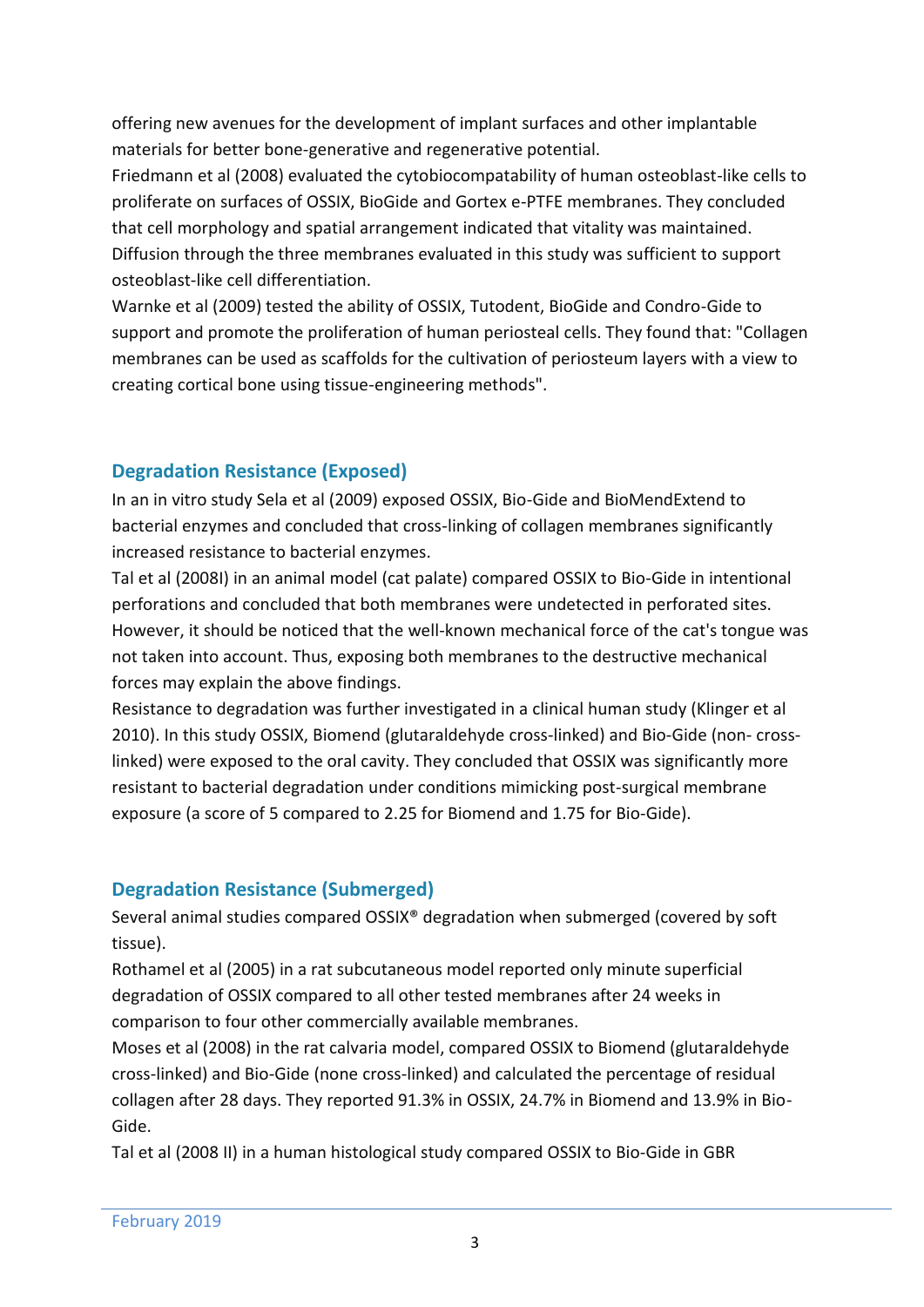procedures 52 patients and concluded that OSSIX was present in all non-perforated sites where Bio-Gide was undetected in all 18 specimens examined.

Moses et al (2009) in a rat calvaria model examined the effect of systemic tetracycline (TC) on resorption rate of OSSIX, BioMend and Bio-Gide. They concluded that TC reduced resorption rates of BioMend and Bio-Gide, but not OSSIX which did not resorb.

## **Animal Histology (Efficacy and Ossification)**

Veis et al (2006) in a rabbit tibia model filled critical size defects with Biogran II and covered the defect with OSSIX®. They analyzed histological sections after 8 weeks and concluded that "new bone formation within the protected pouch interconnected with the surrounding new bone was observed exclusively in spherical particles of Biogran II".

Schwarz et al (2006) evaluated immunohistochemically angiogenesis pattern of native and cross-linked collagen membranes after subcutaneous implantation in rats. Five commercially available and three experimental membranes (VN) were included: (1) BioGide (BG), (2) BioMend (BM), (3) BioMend Extend (BME), (4) OSSIX (OS), (5) TutoDent (TD), and (6-8) VN(1-3). Specimens were randomly allocated in unconnected subcutaneous pouches (n=4) separated surgically on the back of 40 wistar rats, which were divided into five groups (2, 4, 8, 16, and 24 weeks), including eight animals each. Mean cross- and longitudinalsectional area of blood vessels (%) was highest for VN(3) (5.27+/-2.73), followed by BG (2.45+/-0.88), VN(1) (2.07+/-0.29), VN(2) (1.91+/-0.55), TD (1.44+/-0.53), BME (0.35+/-0.29) and BM (0.25+/-0.4). In contrast to BG and VN(1-3), BM, BME and TD exhibited a homogeneous transmembraneous formation of blood vessels merely 4-8 weeks following implantation. OS, however, exhibited no signs of angiogenesis throughout the whole study period. They concluded that within the limits of the present study, it may be concluded that pattern of transmembraneous angiogenesis markedly differs among the membranes investigated.

Zubery et al (2007) in a dog jaw GBR model compared OSSIX to Bio-Gide in L-shape defects. They found that although both membranes performed well in defects closure, OSSIX itself underwent ossification. They concluded that "This is the first report on complete ossification of a collagen barrier membrane for GBR procedures".

Shwartz et al (2008) compared BioOss Collagen (BOC) alone and together with five different GBR membranes (BioGide, prototype VN, BioMend Extend, OSSIX, BioGide Titanium reinforced and GoreTex) in dehiscence type defects in implants. They harvested block biopsies After 1, 2, 4, 6, 9 and 12 weeks of submerged healing, dissected blocks were processed for immunohistochemical (osteocalcin – OC, transglutaminase II – angiogenesis) and histomorphometrical analysis [e.g., bone-to-implant contact (BIC), area of new bone fill (BF)]. They concluded that (i) angiogenesis plays a crucial role in GBR and (ii) all membranes investigated supported bone regeneration on an equivalent level.

Park et al (2009) assessed four different samples of a control, OSSIX®membrane, PLGA film, and HA-PLGA/PLGA film were as periodontal barrier membranes for the calvarial critical size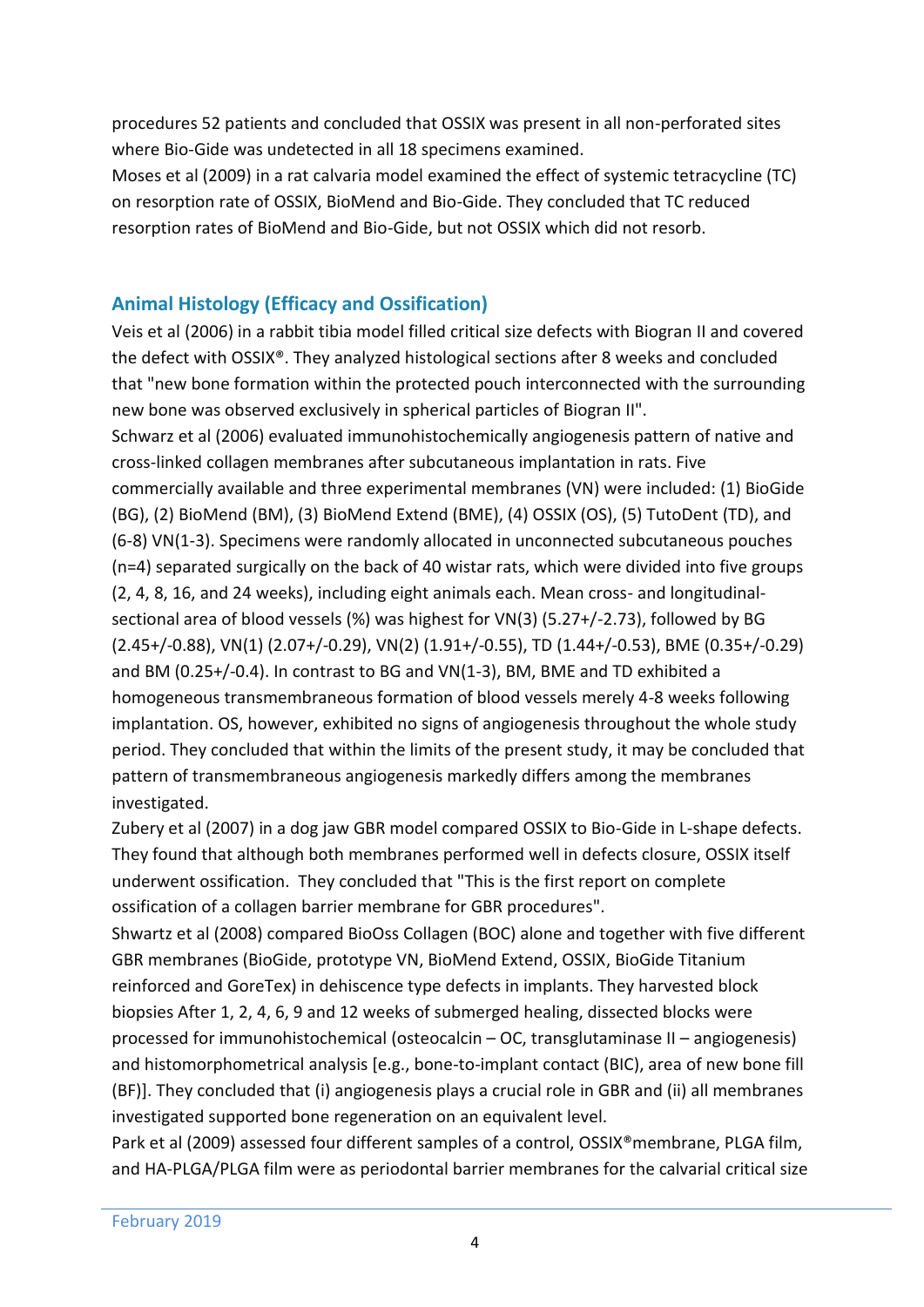bone defects in SD rats. Histological and histomorphometric analyses revealed that HA-PLGA/PLGA film resulted in the most effective bone regeneration compared to other samples with a regenerated bone area of 63.1% covering the bone defect area. Chia-Lai et al (2018) examined in-vitro the permeability of OSSIX membrane and in-vivo the permeability and cellular infiltration and reaction in Wistar rats. They concluded that Ex vivo and in vivo results showed material impermeability to cellular infiltration of human and murine cells, which highlights the membrane capacity to serve as a barrier over 30 days. However, whether the induced multinucleated giant cells will lead to material degradation or encapsulation over the long term requires further investigation.

#### **Human Histology (Efficacy and Ossification)**

Friedmann et al (2001) in a case series of 16 consecutive patients with atrophic edentulous ridges, treated with OSSIX for lateral augmentation prior to implant placement. Digital photographs were taken at 2 week, 4 weeks and 7 months and flap dehiscence was measured using computer software. At reentries, membrane remnants were taken for histological observation. They reported: "The collagen and bone apposition visible on the membrane remnants documents this barrier's high grade of biocompatibility".

Friedmann et al (2002) compared human histological specimens from lateral augmentation cases of OSSIX vs. e-PTFE membranes. They concluded that: "The new collagen barrier combined with the DBBM provided qualitative bone regeneration comparable to the standard e-PTFE material combined with the same mineral."

Kim et al (2007) treated peri-implants bone defects with regenaform and OSSIX membrane. At second stage surgery they removed the membranes and biopsies were taken. They reported bone density of 23-42 percent.

Tal et al (2008 II) in a human histological study compared OSSIX to Bio-Gide in GBR procedures in 52 patients and concluded that OSSIX was present in all non-perforated sites where Bio-Gide was undetected in all 18 specimens examined. They also reported that: "In non-perforated sites, OSSIX ossification at or within the membrane was occasionally observed".

Zubery et al (2008) reported in a histological human case series of 10 cases that: OSSIX maintained its barrier effect in five of seven cases for 25 weeks and induced dense new bone along its interface with underlying tissues. They concluded that: "This is the first report on OSSIX ossification in humans with direct mineral apposition on glycated collagen." Artzi et al (2008) examined in humans the efficacy of HA/TCP bone substitute in sinus augmentation procedures. They placed OSSIX membranes over the buccal window and reported that seldom residues of the membranes were present over the grafted bone. In one case, they reported on ossification of OSSIX membrane remnants.

Friedmann et al (2009) took core biopsies from 5 patients who underwent two stage sinus augmentation, two stage lateral ridge augmentation or one stage lateral augmentation using biphasic calcium phosphate covered with OSSIX or BioGide collagen membranes. They concluded that the high scores of new bone and bone to graft contact which were similar to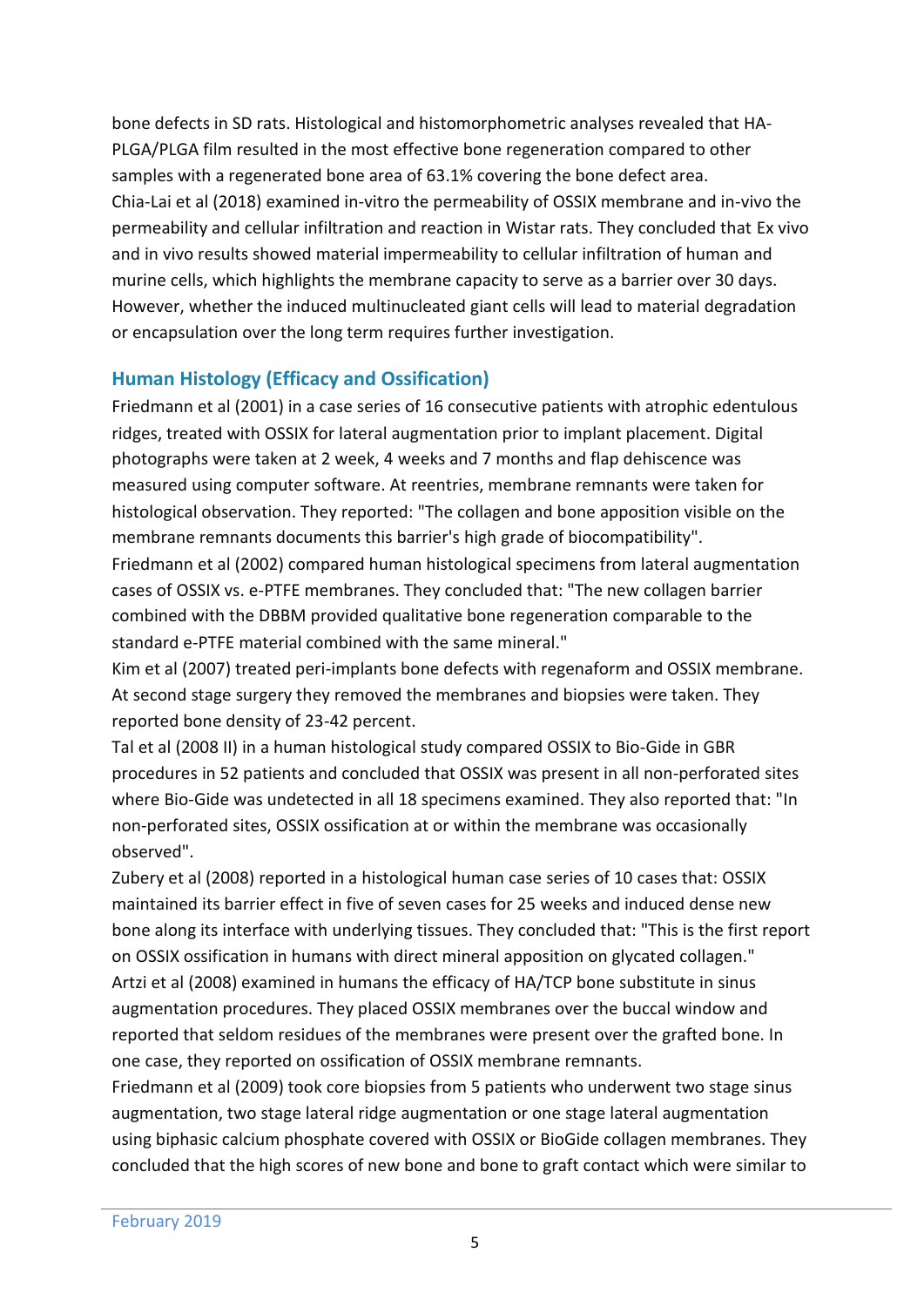results of studies where non-resorbable membranes were used, may be attributed to the long barrier effect of OSSIX membrane.

Le et al (2010) in a prospective clinical trial reported on 15 cases of vertical ridge augmentation using OSSIX and tenting screws. They reported a high success rate of the implants placed in the newly formed bone. Histomorphometric analysis revealed: "Histomorphometric analysis of the 7 specimens revealed a mean bone content of 43%. Of this percent bone, the mean vital bone content was 81%."

Kim et al in 2010 reported on 14 dehiscence type defects treated with bone graft and OSSIX. They concluded that: "the use of GBR consisting of Orthoblast II and OSSIX membranes caused favorable bone formation during the 6-month healing period…Evidence of increasing bony remodeling and maturity as well as the continuous resorption of the grafting materials".

Neiva et al (2011) reported a 10 cases series in humans where teeth were extracted and the sockets covered with OSSIX (no bone filler). 12 weeks later a core biopsy was taken and analyzed by histology and with micro CT. They concluded that: "Adequate bone formation for implant placement occurs as early as 12 weeks following exodontia, with minimal changes in alveolar ridge dimensions. No evidence of membrane ossification was observed". Capri et al (2012) in a serious of 4 cases with insufficient implant site dimension where they placed bone graft and OSSIX membranes. They described the clinical durability of OSSIX of up to 9 months post implantation and clinical ossification in 2 cases. They obtained core biopsies prior to implant placement and observed bone apposition and remodeling of the bone graft. They concluded that their finding support the use of GBR for improved implant placement. They also noted that OSSIX degradation is slower than other collagen membranes, thus allowing a longer barrier effect.

Hoang and Mealey (2012) compared bone allograft in socket preservation procedures. They used OSSIX in cases with significant bony dehiscence and left it exposed. Due to similar number of sites treated with OSSIX in both groups, no significant differences were found among the groups.

Cook and Mealey (2013) in a histological study compared a mineralized collagen sponge (HEALOS) covered with OSSIX to Bio-Oss Collagen covered by BioGide in socket preservation procedures in 44 patients. They reported that BioOss Collagen + BioGide presented with a mean of 32.83±14.72% vital bone, 13.44±11.57% residual graft material and 53.73±6.76% CT/other. HEALO + OSSIX presented with a mean of 47.03±9.09% vital bone, no detectable residual graft material and 52.97±9.09% CT/other.

Friedmann et al (2014) compared histologically biphasic calcium phosphate covered with OSSIX or BioGide. They included 12 patients in the study and placed implants in a total of 38 sites and 13 biopsies were taken. They reported a high exposure rate of all sites of 23of the total sites. They concluded that: The histological findings of this study indicate an osteoconductive nature of the BCP applied. Premature exposure of the bone substitute reduced new bone formation and may bear a risk for inflammatory and foreign body reactions.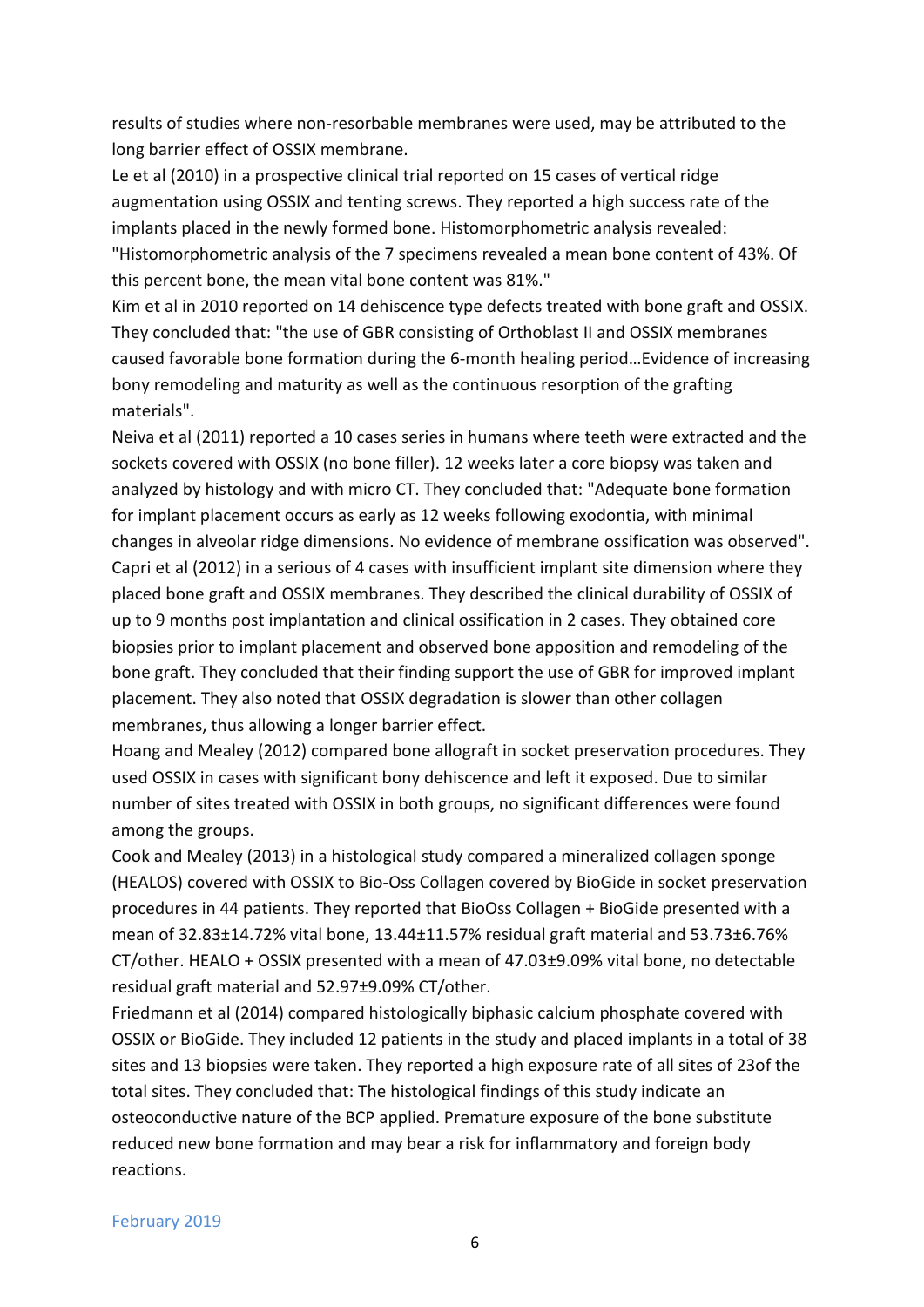Hans-Dieter (2014) took biopsies from a buccal sinus window covered with OSSIX membrane. He showed ossification of the membrane and dense peri-membrane new bone.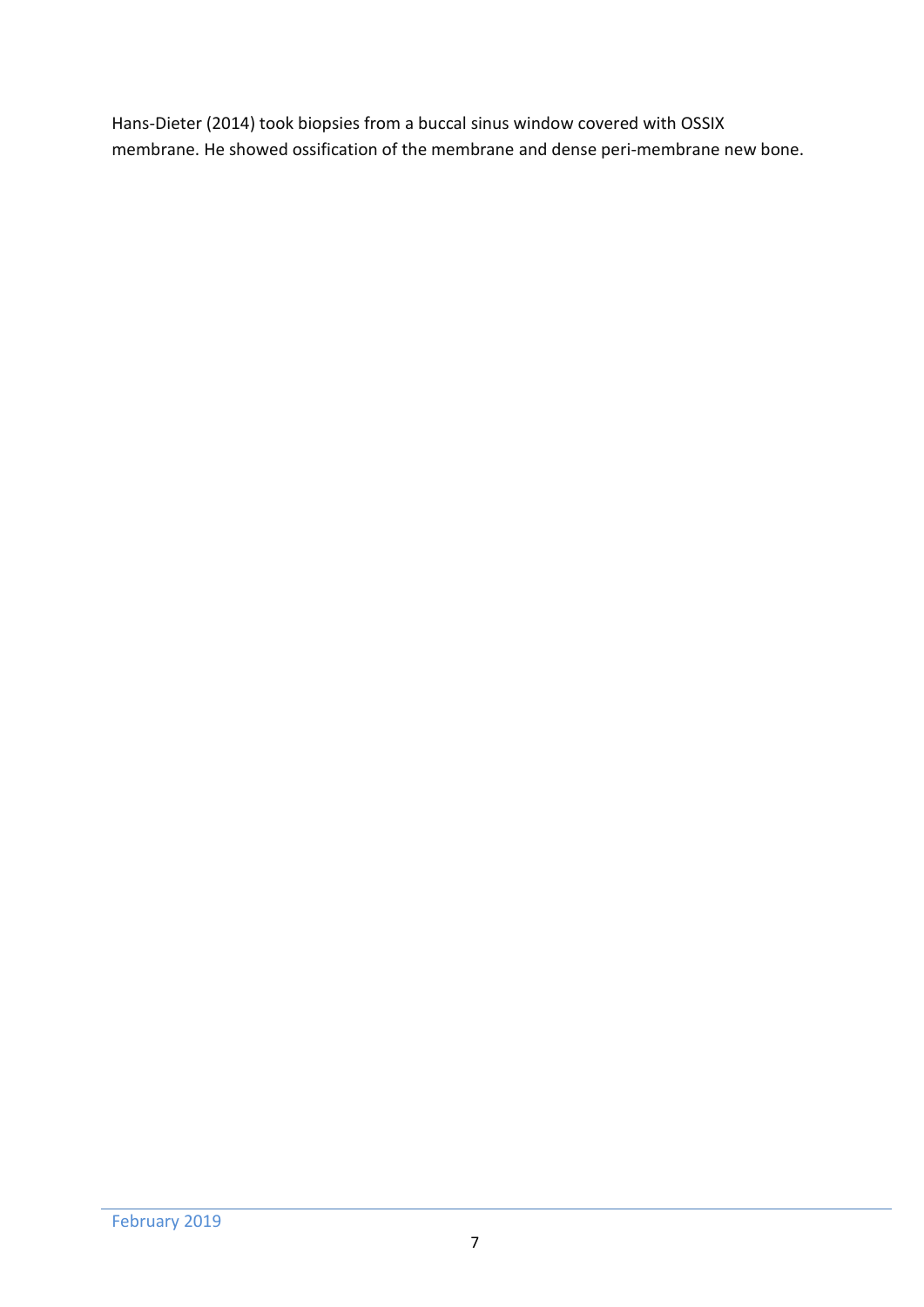#### **Clinical Studies**

Moses et al (2005) compared OSSIX, BioGide and e-PTFE membranes in implants with buccal dehiscence defects. They reported significant reduction in defect area of 91%, 71% and 73% respectively. They concluded that in cases with premature exposure that: "OSSIX are apparently capable of supporting gingival healing even when prematurely exposed that could be advantageous in GBR procedures". Llambes et al (2007) reported on a case series of 11 patients with vertical augmentation with OSSIX at the time dental implants' placement. In one case histology showed new trabecular bone. Minimal complications were detected and only one case failed. They concluded that: "Slow-resorption collagen membranes have the potential to promote vertical ridge augmentation when used with autogenous bone at the time of implant placement".

Ko et al (2008) evaluated evaluate survival rate of implant and bone formation, to analyze failure contribution factors. They compared OSSIX and BioMend to Gortex and BioMesh combined with autogenous bone graft or BioOss. They found that Early exposure of the membrane has significantly affected bone formation (p<0.05). Non-resorbable membrane showed more exposure of the membrane and low success rate of bone formation than resorbable membrane (p<0.05). There were no difference between success rate of bone formation and using autogenous bone or graft materials. They concluded that early exposure of the membrane, membrane type and maxilla/mandible type have influence on success rate of bone formation during GBR.

Le et al (2008) evaluated the effectiveness of using intraoral cortical block grafts in combination with particulate human mineralized allograft, in a "tenting" fashion, to augment large atrophic alveolar ridge defects for implant placement. They augmented the sites using autologous membranous cortical bone grafts from an oral donor site to tent out the soft tissue matrix and periosteum for the adjacent particulate allograft. The sites were covered with OSSIX membranes. The ridges were clinically evaluated 4 to 5 months after augmentation, and 42 implants were placed at that time. They concluded that the technique offers predictable functional and esthetic reconstruction of large-volume defects without extensive amounts of autogenous bone. This offers a superior functional and esthetic result than with either cortical or particulate grafting alone. Kim et al (2008) reported on clinical and histological results of sinus grafting with OSTEON after 4 or 6 months in all cases OSSIX was used to cover the buccal window. Statistical analysis indicated no significant difference ( $p = 0.135$ ) in the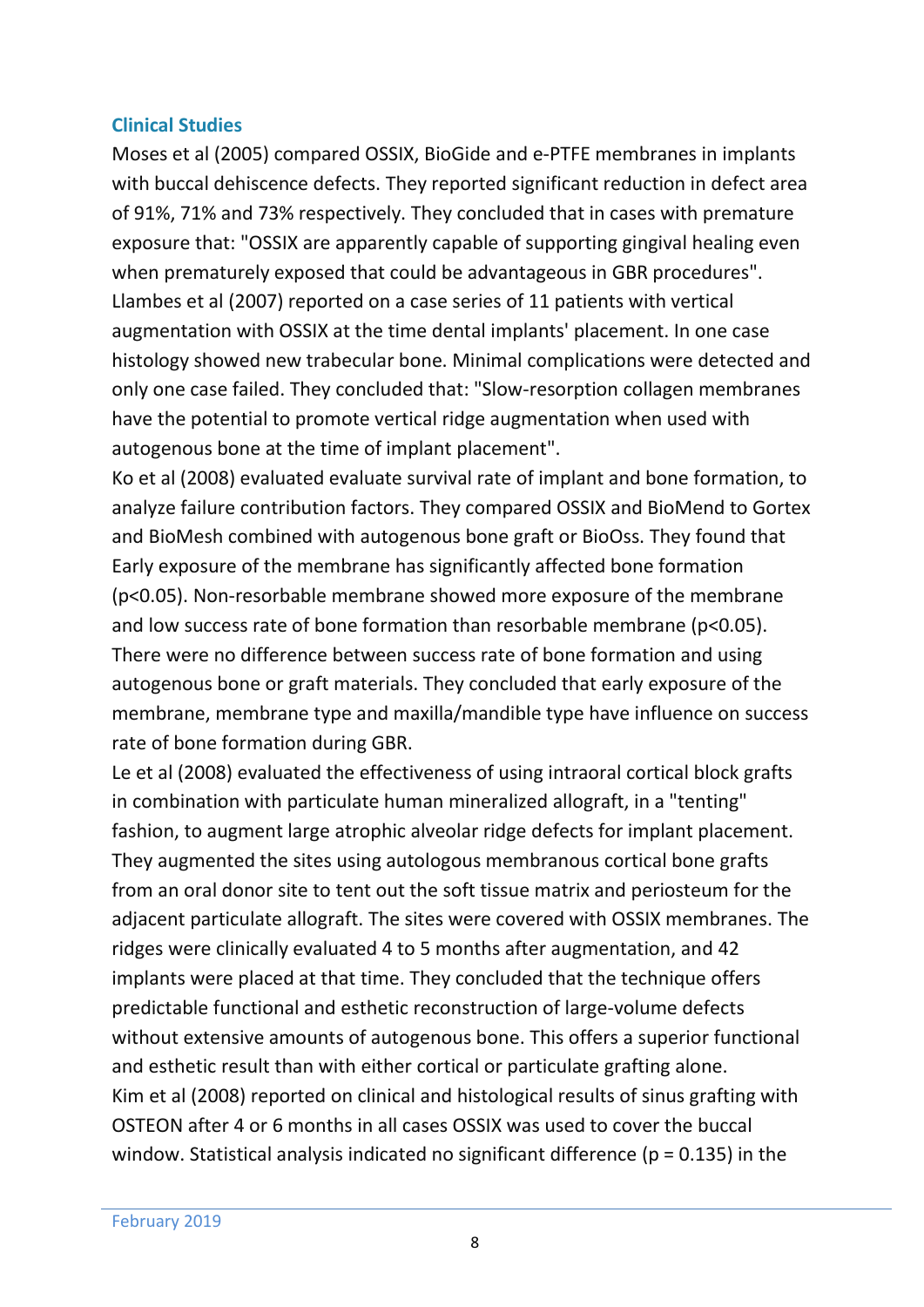newly formed bone fraction between the two postoperative periods. The mean LB/WB ratio after 4 months and 6 months surgery was 0.14 and 0.45, respectively, with significant difference observed between the two postoperative periods (p = 0.027). Additionally, the mean NB/GM ratio after 4 months and 6 months surgery was 1.95 and 7.72, respectively, with significant difference observed between the two postoperative periods ( $p = 0.046$ ). They concluded that OSTEON is suitable for use in sinus graft application since desirable time-dependent healing was demonstrated.

Urban and Wenzel (2010) reported on pain, swelling and bleeding in patients following molar teeth extraction, immediate implant placement and augmentation with autologous bone (AB), AB with OSSIX or OSSIX alone. They reported: "Little to moderate pain in combination with marginally severe swelling and mild oozing", with no difference between the three techniques.

Beitletum et al (2010) compared bone augmentation with a freeze-dried bone allograft with and without the addition of autogenous bone chips covered with OSSIX membrane. They concluded that: "Large vertical and/or horizontal ridge deficiencies may be treated with FDBA and ribose cross-linked collagen barrier membranes with good clinical outcome. No added effect of the application of a layer of autogenous bone in these one augmentation procedures could be demonstrated. Spontaneous membrane exposure was the only parameter to affect the degree of new calcified tissue formation".

Urban et al (2011) reported on 109 consecutive immediate implants placed in the molar region with augmentation of residual defects with autologous bone (AB), AB with OSSIX or OSSIX alone. They concluded that: "Implants placed immediately after extraction of a molar were associated with a high risk for failure at abutment operation. There was no difference in failure rate between three bone reconstructive techniques".

Nissan et al (2011) augmented atrophic maxillary ridges in 31 consecutive patients with cancellous freeze dries block allografts, the blocks were covered with 3 collagen membranes OSSIX, OSSIX PLUS and BioGide. After 6 months healing they placed 63 implants which were restored after 6 months. The reported a mean bone gain was  $5 \pm 0.5$  mm horizontally, and  $2 \pm 0.5$  mm vertically. Mean buccal bone resorption was  $0.5 \pm 0.5$  mm at implant placement, and  $0.2 \pm 0.2$  mm at second-stage surgery. Mean bone thickness buccal to the implant neck was 2.5 ± 0.5 mm at implant placement, and  $2.3 \pm 0.2$  mm at second-stage surgery. There was no evidence of vertical bone loss between implant placement and second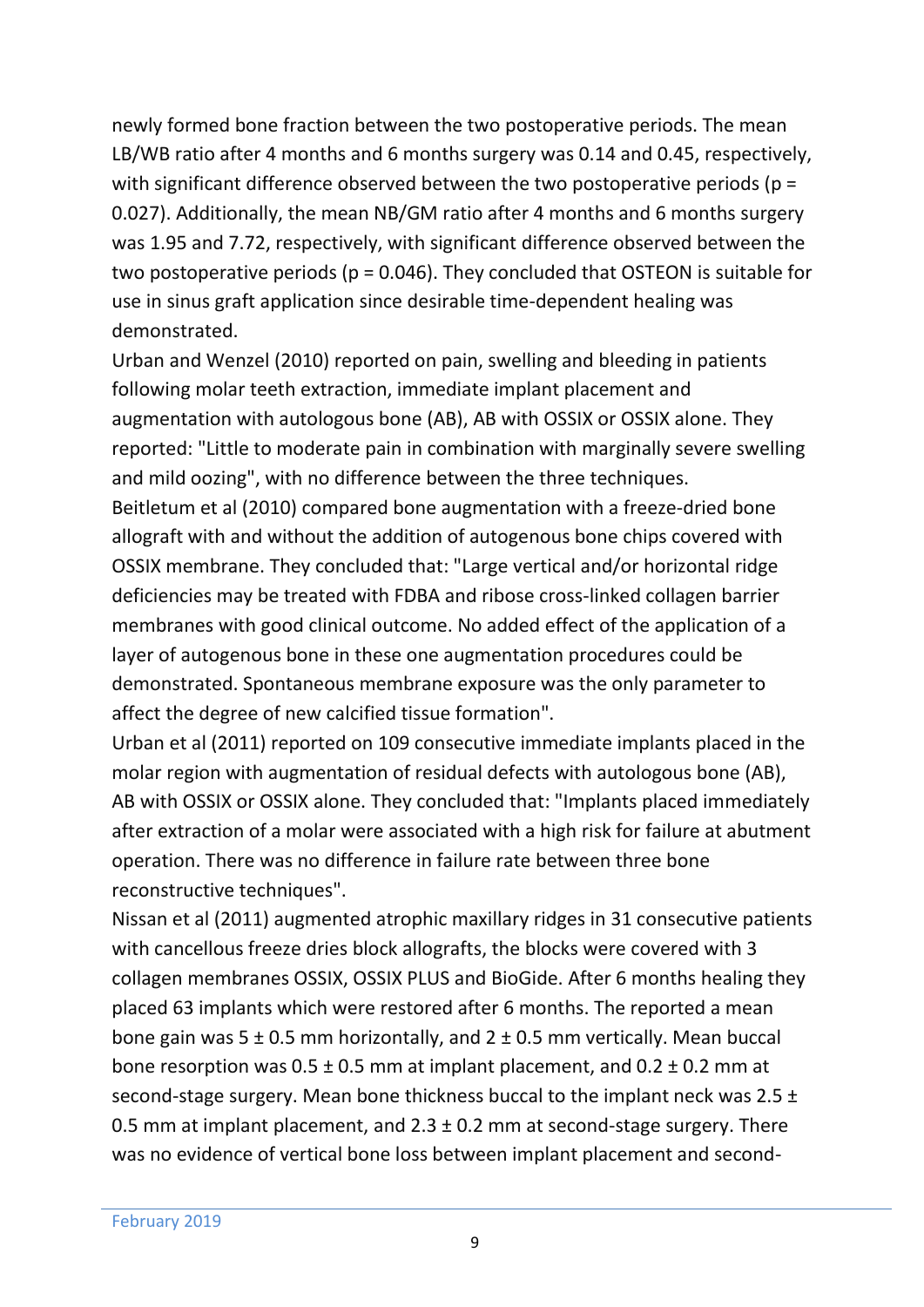stage surgery. Block and implant survival rates were 95.6 and 98%, respectively. All patients received a fixed implant-supported prosthesis.

Nissan et al (2011) treated 12 patients with congenitally missing teeth with 19 cancellous freeze-dried block bone allografts, BioOss and OSSIX membranes. They placed 21 implants and followed for  $30 \pm 16$  months. Bone block and implant survival rates were 100% and 95.2%, respectively. Mean bone gain was statistically significant (P < .001):  $5 \pm 0.5$  mm horizontally and  $2 \pm 0.5$  mm vertically. All of the patients received a fixed implant-supported prosthesis. Soft tissue complications occurred in 4 patients (30%). Complications after cementation of the crowns were seen in 1 implant (4.8%). All implants remained clinically osseointegrated at the end of the follow-up examination. There was no crestal bone loss around the implants beyond the first implant thread. They concluded that cancellous bone block-allografts can be used successfully for implant-supported restorations in patients with congenitally missing teeth. Nissan et al (2011) augmented mandibular atrophic ridges with cancellous freezedried block bone allografts in the posterior atrophic mandible followed by placement of dental implants in 21 patients. They covered the blocks with BioOss and three collagen membranes that were selected randomly OSSIX, OSSIX PLUS and BioGide. The mean follow-up was 37 months. Bone block survival rate was 79.3%. Mean horizontal and vertical bone gains were 5.6 and 4.3 mm, respectively. Mean buccal bone resorption was 0.5 mm at implant placement and 0.2 mm at second-stage surgery. A total of 85 implants were placed. Mean bone thickness buccal to the implant neck was 2.5 mm at implant placement and 2.3 mm at second-stage surgery. They concluded that implant placement in the posterior atrophic mandible following augmentation with cancellous freeze-dried bone block allografts may be regarded as a viable treatment alternative. Friedmann et al (2011) compared OSSIX to Bio-Gide in a morphometric assessment of alveolar ridge alterations 6 months after one-stage augmentation of bone dehiscence. Their results indicate that:

"Gain in clinically hard newly mineralized tissue at the crestal level was significantly higher in test group (OSSIX) in lateral (1.8 versus 0.7 mm; p=.046) and in vertical dimensions (1.1 versus 0.2 mm; p=.035) compared with controls (BG)", and that: "OSSIX supported mineralization process and remodeling even in sites showing compromised healing as indicated by morphometric outcome". Kaner and Friedmann (2011) treated 12 patients with an osmotic tissue expander and vertical bone augmentation with autogenous blocks covered with bovine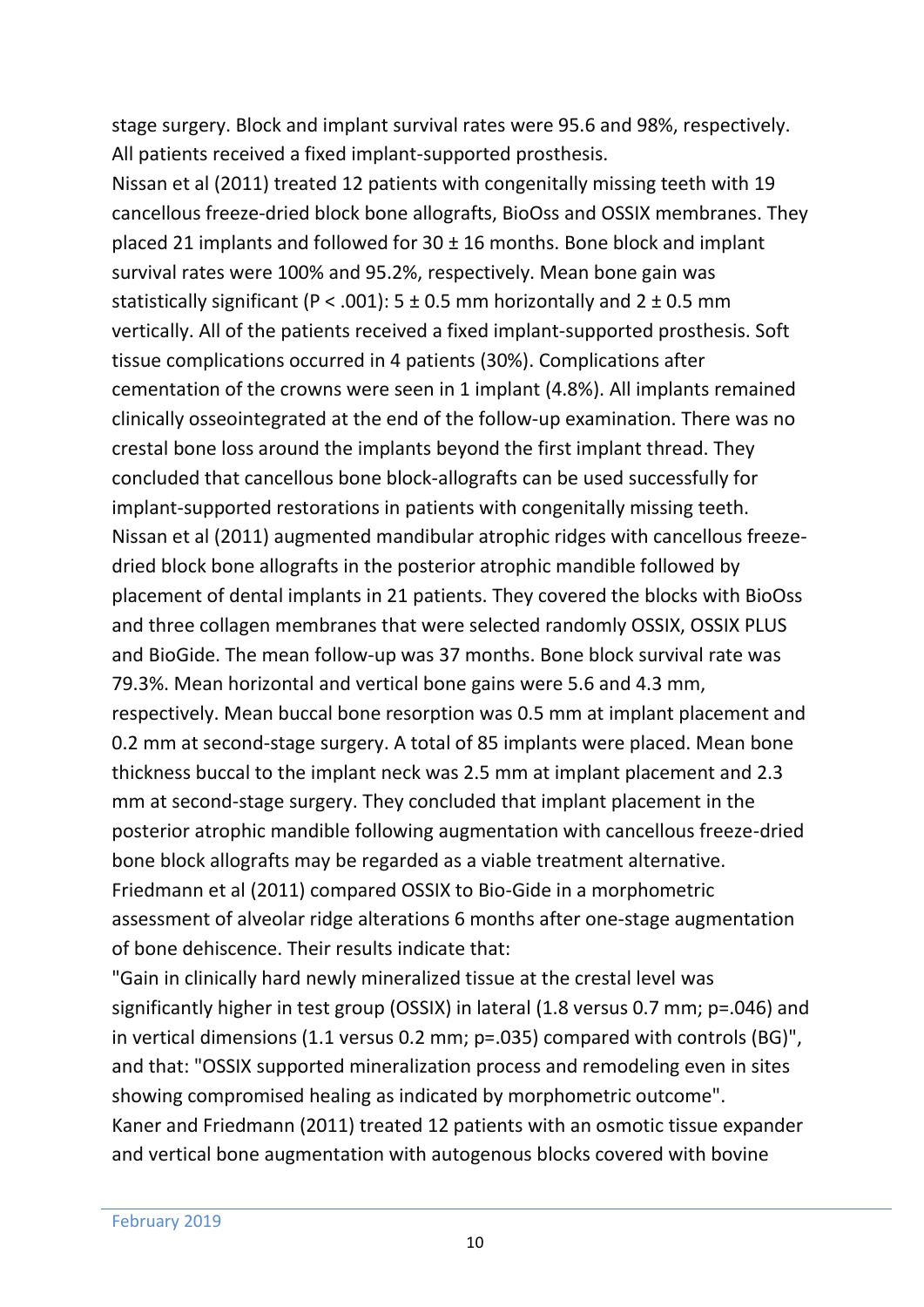bone mineral and OSSIX membrane. The combined treatment resulted in comparably high vertical gain of well-structured bone and may help to further improve the outcome and predictability of implant therapy of patients showing severe bone resorption.

Le and Borzabadi-Farahani (2013) examined the relationship between the vertical buccal defect size and the outcome of single stage (non-submerged) implant placement and simultaneously augmentation of sites with mineralized particulate allograft (Puros Cancellous) using collagen membranes (OSSIX PLUS). They placed 156 tissue level Straumann implants in 108 patients with vertical buccal bone defects. They evaluated the defects pre and post surgically with CBCT scans. They reported complete defect correction occurred in 66 (61.1%) patients followed by improved ridge contours in 38 patients. They concluded that Single-stage implant placement and simultaneous grafting with mineralized particulate allograft showed promising outcome in correcting small and medium sized vertical buccal wall bone defects (<5 mm).

Kim et al (2013) evaluated implant success rate, survival rate, marginal bone resorption of implants, and material resorption of sinus bone graft in cases wherein tapered body implants were installed. They evaluated retrospectively 50 implants with a mean follow-up period of 19 months. Fourteen implants were placed in the maxillary premolar area, and 36 in the maxillary molar area; 24 sinuses were included. In 17 cases OSSIX PLUS was placed on the buccal window, 1 with TR-Gortex and 6 with no membrane. The success rate was 92%, and the survival rate was 96.0%. The mean amount of sinus augmentation was 12.35±3.27 mm. The bone graft resorption rate one year after surgery was 0.97±0.84 mm; that for the immediate implantation group was 0.91±0.86 mm, and that for the delayed implantation group was 1.16±0.77 mm. However, the difference was not statistically significant. The mean marginal bone resorption one year after restoration was 0.17±0.27 mm (immediate group: 0.12±0.23 mm; delayed group 0.40±0.33 mm); statistically significant difference was observed between the two groups. They concluded that tapered body implant can be available in the maxillary posterior edentulous ridge which sinus bone graft is necessary. Ghaly et al (2013) compared two barrier materials calcium sulfate and OSSIX PLUS in GBR procedures. They augmented 18 bony defects with a 1:1 mixture of DFDBA covered with OSSIX PLUS or CalcigenOral. They placed implants in the augmented ridges 4-6 months later and measured horizontal and vertical bone gain. The OSSIX group showed a horizontal gain of 1.06+1.01mm and vertical gain of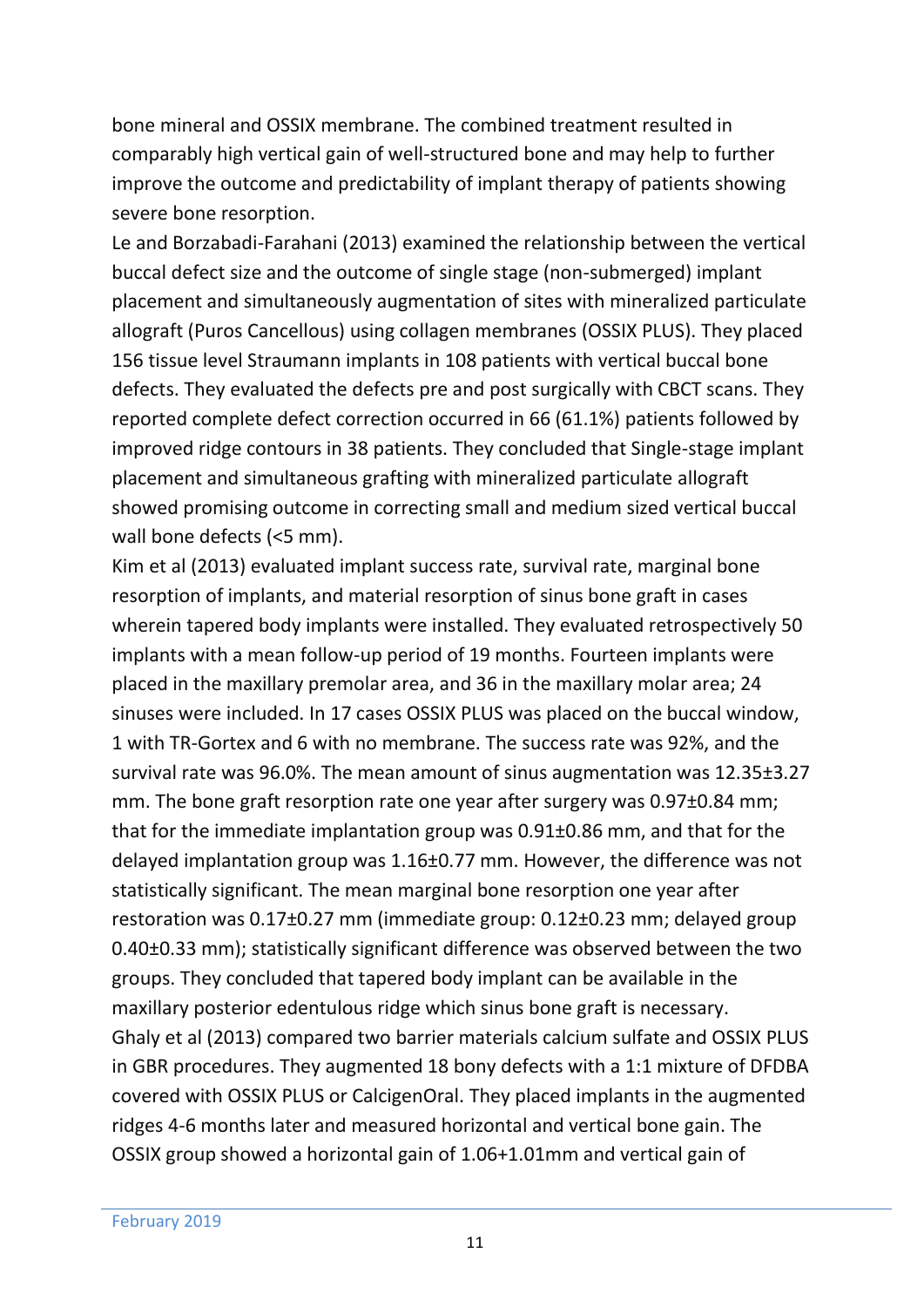0.19+1.11mm compared to CalcigenOral with loss of horizontal bone of 0.14+0.74 mm and loss of vertical bone of 0.19+0.74 mm. They concluded that calcium sulfate has a limited use as a barrier for ridge augmentation.

Lee et al (2013) compared cross linked (OSSIX 24 defects) to non cross- linked (BioGide 25 defects) membranes in the treatment of dehiscence type defects. They evaluated defect reduction and bone reduction value on radiographs and found no difference between the groups. They concluded that "the success of guided bone regeneration was performed simultaneously for dehiscence defects around implant, was regardless whether collagen membranes were cross-linked or non cross-linked." However, they excluded early exposure cases from the analysis.

Le and Borzabadi-Farahani (2014) assessed the relationship between the vertical buccal defect size and the outcome of single-stage (non-submerged) implant placement and simultaneously augmentation of sites with mineralized particulate allograft (Puros Cancellous) using collagen membranes (OSSIX PLUS). They examined CBCT scans of 108 patients with 156 tissue level Straumann implants. They concluded that Single-stage implant placement and simultaneous grafting with mineralized particulate allograft showed promising outcome in correcting small and medium sized vertical buccal wall bone defects (<5 mm). Hong et al (2019) compared the effect of two surgical techniques on ridge preservation. They examined 28 patients following teeth extractions and socket preservation procedures with allograft + non cross-linked collagen membrane (BioGide) with primary closure (C-control) and allograft + cross-linked collagen membrane (OSSIX Plus) with exposure (E-experimental). The results were that the width of the buccal keratinized tissue in the E group showed an increase of 0.43 ±

0.42 mm compared to net loss of  $1.57 \pm 0.51$  mm for the C ( $P = 0.006$ ). Similarly, buccal tissue thickness has increased in the E group 0.46 ± 0.22 mm compared to a loss of 0.15 ± 0.23 mm in the C group (*P* = 0.068). Volumetric assessment of the changes in the alveolar ridge for the E group showed a slight decrease (68.3  $\pm$  17 mm3) whereas the C group has experienced almost double this loss (107.5  $\pm$  11 mm3;  $P = 0.07$ ). Crestal width, measured on the CBCT scan, has shown significant reduction in the C group (4.18  $\pm$  0.56 mm) compared to only 1.74  $\pm$  0.4 mm in the E group ( $P = 0.003$ ). They concluded that Crosslinked collagen membrane with allograft placed intentionally non-submerged resulted in better preservation of the keratinized tissues (width and thickness) with similar and at times better osseous preservation following extraction.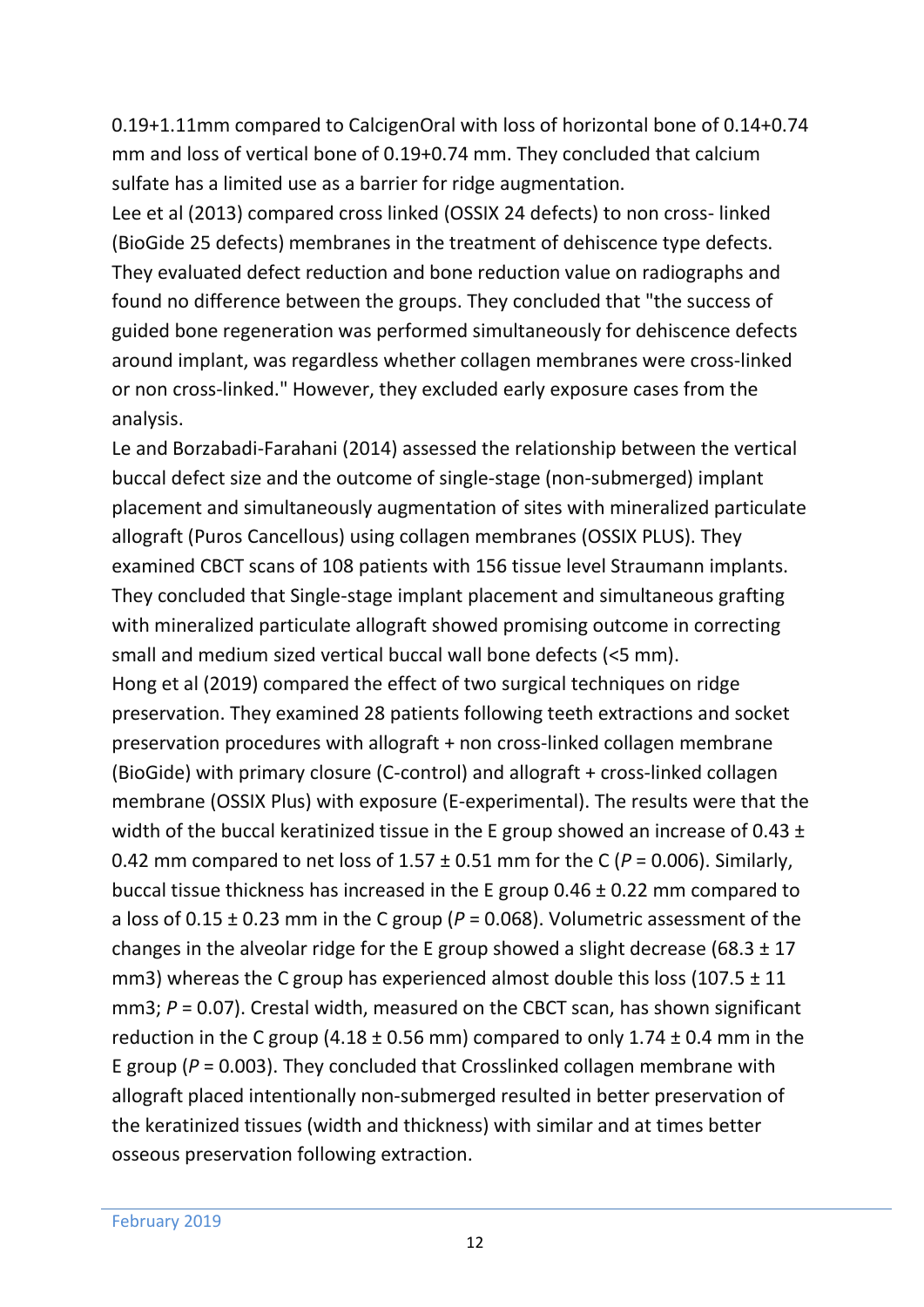#### **Case Series and Reports**

Testori et al (2005) described the use of OSSIX to preserve the buccal bone following implants' placement in the esthetic zone.

Gernhart and Bekes (2006) described cases treated with OSSIX.

Nart et al (2007) described a case in which OSSIX was used to regenerate periodontium and bone following removal of lateral periodontal cyst.

Scala et al (2007) described an original method of treating oro-antrl fistula in 13 patients by means of cryoplatelet gel mixed with different types of bone grafts. In eight patients, a CT was performed after 8 to 12 months from the operation, showing a normal pneumatization with reconstruction of the floor of the maxillary sinus. OSSIX was used over the graft material in 2 patients. Although preliminary, these findings seem to suggest that the use of bioengineered materials coupled with growth factors and osteoprogenitor cells may represent a valuable alternative to autologous bone transplantation for the reconstruction of the maxillary sinus.

Adornato et al (2007) treated 12 patients with bisphosphonate related osteo necrosis of the jaw with bone resection, PDGFs and PRP impregnated OSSIX PLUS membrane.10 patients completely healed. They concluded that this modality has been shown to be effective in treating BON and may be a useful alternative to existing treatment strategies.

Kontovasanitis et al (2008) reported two cases where gingival recessions were treated with platelets concentrate covered with OSSIX membrane. They reported that "the use of platelet concentrate gel combined with the principle of GTR may be an effective and less invasive way of treating gingival recession defects."

Fagan et al (2008) described a regenerative technique for implants placed in the esthetic zone in 37 consecutive cases. They used OSSIX in several cases with a high success rate. Smukler, Capri and Landi (2008) described a technique of bone augmentation in atrophic ridges with autogenous bone collected with a trephine, osseous coagulum trap and bone scrapers. This was covered with OSSIX PLUS membrane fixated with periosteal sutures. They treated 9 patients over a period of 2 years. They concluded that the technique is a safe and predictable method for augmenting deficient ridges in preparation for endosseous dental implants.

Griffin and Cheung (2009) reported the use of OSSIX in root coverage procedures in six patients. They concluded that: "Treating root recession with a GTR–based technique and a PC graft was effective and is an attractive alternative. The outcomes remained stable for 3 years".

Lupovici (2009) reviewed the ability of different combinations of resorbable barriers and bone grafts to successfully augment bone for implant placement and concluded that: "Cross-linked collagen membranes thus have the potential to provide most of the benefits of non-resorbable membranes, without their drawbacks."

Lupovici (2009) described two out of three cases where OSSIX was used with excellent clinical and histological results.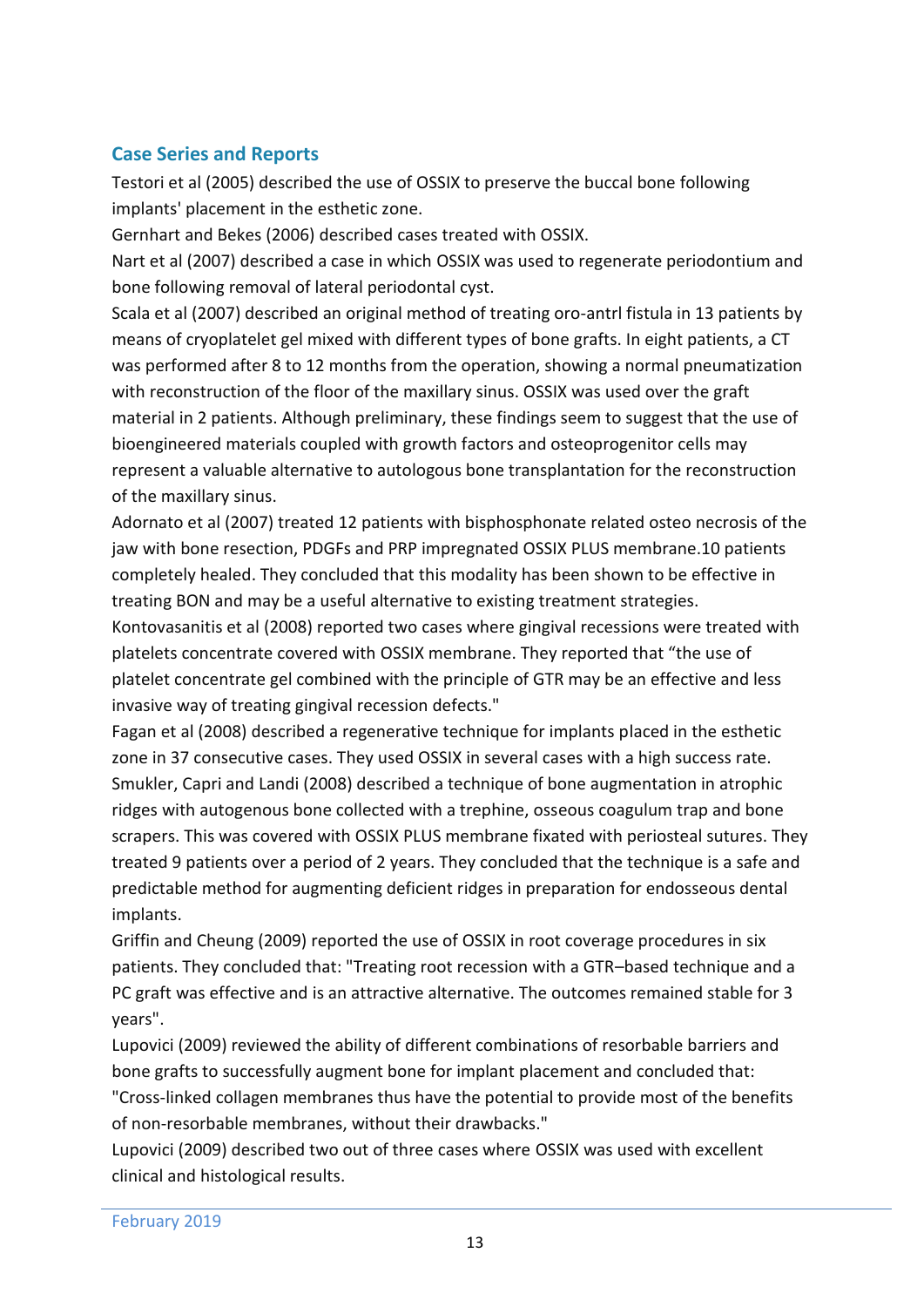Chaushu et al (2009) reported on 28 consecutive patients with lateral window sinus elevation procedures with cancellous bone allografts and implants. Resorbable collagen membranes including OSSIX were used to cover the lateral wall of the sinus. They reported high success rate of implants with minimal complications.

Tischler (2009) in a review article described cases in which OSSIX was used in conjunction with bone grafting materials with excellent results.

Le (2010) described a technique of bone augmentation around an implant placed in one stage procedure using MinerOss and OSSIX.

Anzalone and Vastardis (2010) reported of a complication caused by a sleep apnea positive pressure mask following sinus elevation with autogenous bone and OSSIX membrane. The complication was treated successfully.

Toffler (2010) described a technique of crestal core sinus elevation. The bony spaces created by the displacement of the cores were covered by OSSIX. The choice of OSSIX was due to its long barrier effect.

Castillo (2010) reported on two cases in the esthetic zone, where he used OSSIX as a slow resorbing barrier and covered it with Bio-Gide in two stages augmentation procedure prior to implants' placement.

Hur et al (2010) described a double flap incision design for guided bone regeneration using different barrier membranes including OSSIX. The technique, as observed by the authors, resulted in reduced frequency of side effects and especially flaps dehiscence.

Lee and Kim (2010) described cases with severe alveolar atrophy treated with augmentation procedures with OSSIX membranes.

Toscano et al (2010) described a consecutive case series of 73 lateral augmentations performed in 67 patients treated with Regenaform RT and OSSIX. They reported an average gain in horizontal ridge width of 3.5 mm (range, 3-6 mm). The density of the bone was noted to be type 2 to 3, with type 3 being the predominant finding. This retrospective case series from 5 clinical private practices suggests that the use of a composite material of demineralized freeze-dried allograft, mineralized cortical cancellous chips, and a biologically degradable thermoplastic carrier, when covered by a resorbable collagen membrane for GBR, is an effective means of horizontal ridge augmentation.

Hurzeller et al (2010) described a new technique for second stage implant surgery in the esthetic zone that involved the placement of two collagen membranes BioGide and OSSIX. Wallace and Gellin (2010) reported a case series where freeze dried cancellous bone blocks were used to horizontally augment deficient ridges together with covering with OSSIX PLUS membranes. They reported that cancellous block allografts may be a viable alternative to autogenous block grafts or cortical allograft blocks in treatment of deficient maxillary alveolar ridges to allow subsequent implant placement in optimal position in the maxilla. O'Neil and Al-Hezaimi (2011) described a case of odontogenic keratocyst that following its removal the defect was treated with Puros allograft and OSSIX membrane. At 1-year followup, the patient was comfortable and complete resolution of the radiolucent pathology was evident.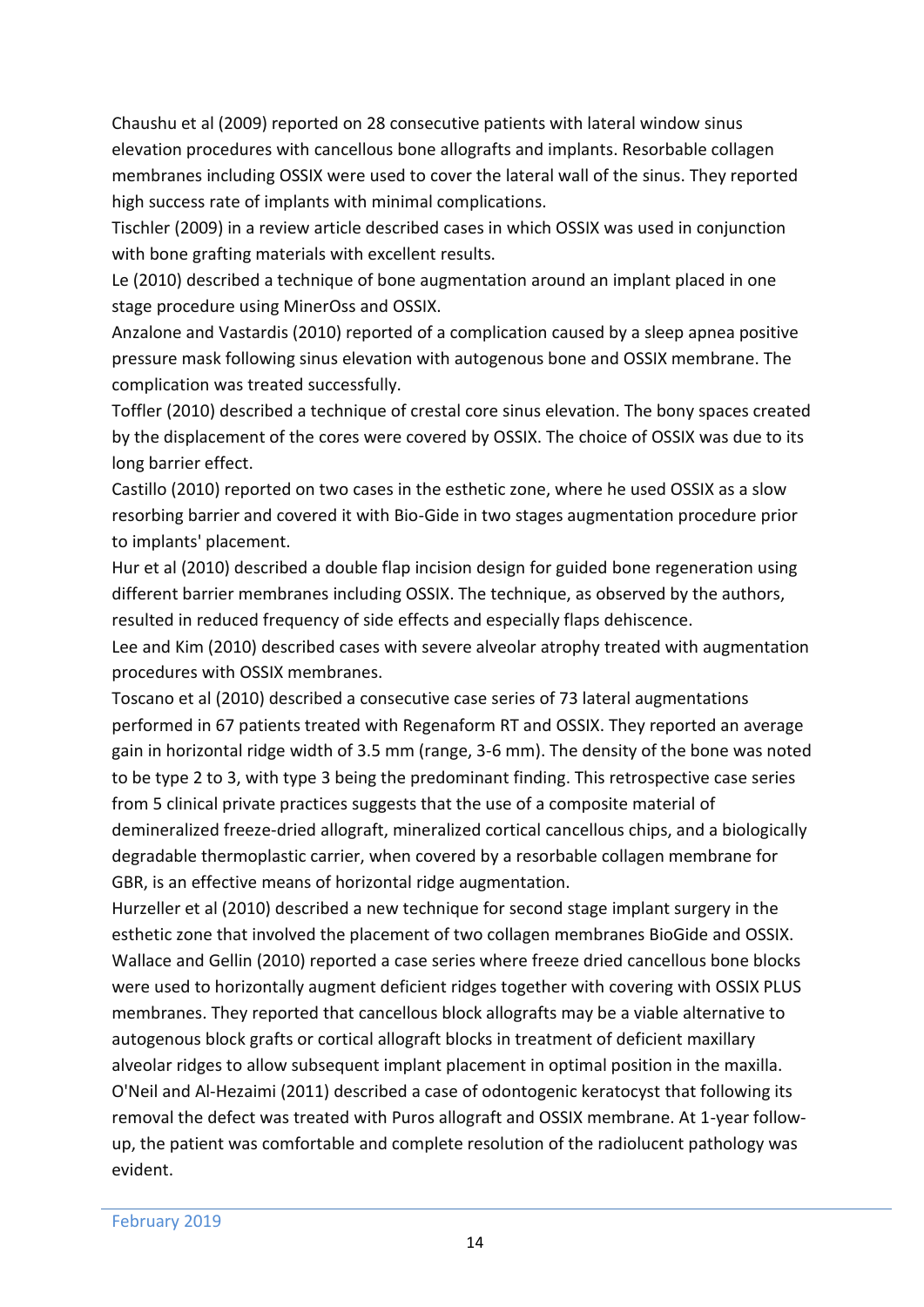Kim et al (2013) described a series of 23 cases with guided bone regeneration with allogenic bone graft. Membranes were not used in 9 cases, but in one case with a large bone augmentation they used OSSIX PLUS membrane. They reported that AlloMatrix™ is an allograft material that can be readily manipulated. It does not require the use of barrier membranes, and good bone regeneration can be achieved with time.

Froum et al (2012) reported the results of treatment of 51 consecutive peri-implant defects using a regenerative approach with OSSIX, BioGide or Mucograft as graft containment materials and barrier function. They reported probing depth reductions at 3 to 7.5 years of follow-up were 5.4 and 5.1 mm in groups 1 and 2, respectively. Concomitant bone level gain was 3.75 mm in group 1 and 3.0 mm in group 2. No implant in either group lost bone throughout the duration of the study. The results to date with this regenerative approach for the treatment of peri-implantitis appear to be encouraging.

Jeong et al (2013) reported on treatment of alveolar cleft defects. Three cases were treated with chin bone grafts and two with AutoBT graft. They concluded that both chin bone graft and AutoBT graft showed favorable outcomes in reconstructing alveolar cleft defects. Autogenous tooth bone graft opens up the possibility of avoiding harvesting autogenous bone graft with complications and morbidities.

Kim et al (2013) A case study of 12 patients who had guided bone regeneration, extraction socket graft, sinus bone graft, and ridge augmentation procedures using autogenous tooth block graft material. They reported that all of the cases had successful bone graft results. One patient developed wound dehiscence after surgery, although favorable secondary healing was achieved. One implant resulted in osseointegration failure. A histopathologic examination was performed after 2.5 months and showed excellent bone healing due to osteoconduction. The AutoBT block was incorporated into the upper soft tissue, aponeurosis, and lower recipient bone. They concluded that there were no notable complications associated with the bone transplant materials. The AutoBT block is clinically useful for a variety of bone grafts.

Lee et al (2013) treated 9 patients with vertical or horizontal ridge augmentation using AutoBT covered by one of 3 membranes: OSSIX, BioGide or Gortex. They reported that no complications related to bone graft material, such as infection. Average marginal bone loss after one-year loading was 0.12±0.19 mm. They therefore concluded that excellent clinical results can be said to have been obtained with vertical and horizontal ridge augmentation using autogenous tooth bone graft material.

Froum (2013) described two successful cases with regenerative procedures in implants with bone loss due to peri-implantitis. OSSIX was used as a barrier membrane in one case followed for 7 years.

Clem and Hinds (2013) described the principles of treatment of congenitally missing lateral incisors and a case where they successfully used OSSIX for bone augmentation.

Froum and Rosen (2014) described a series of 12 implants with bone loss ranging from 3- 12mm that were treated with GBR procedures and examined 6-96 months later. They found in reentry 2-9mm bone fill (40%-100%). They concluded that the results are encouraging.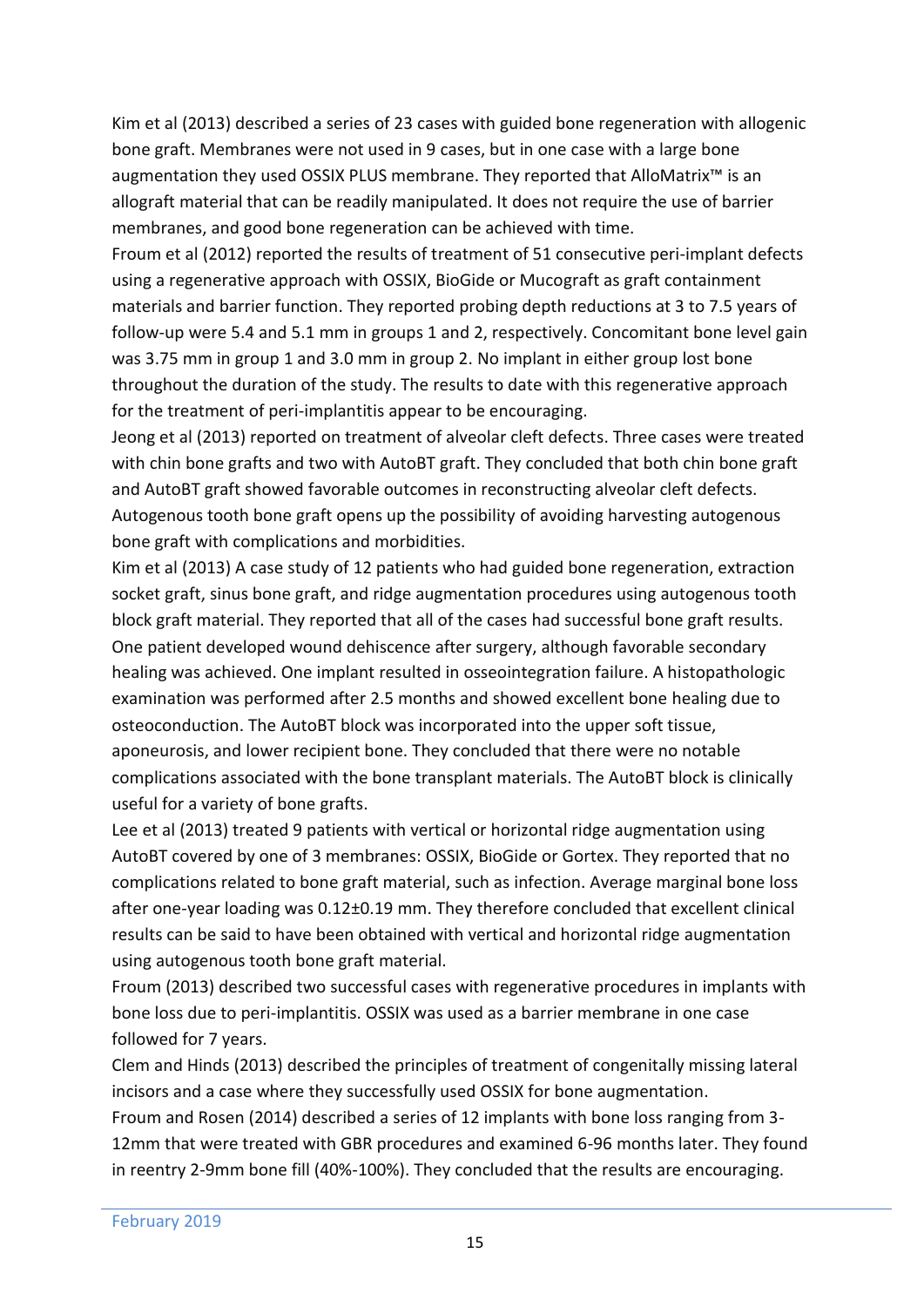Sheyer and McGuire (2014) described a series of 9 consecutive cases with dehiscence type defects on buccal aspect of implants. Following implants placement, a bone graft and OSSIX membrane were placed and the patients followed for 6 months. At six-month reentry surgery all dehiscence and fenestration defects had been eliminated with newly regenerated bone covering previously exposed implant threads. No membrane exposure occurred during this study. They concluded that successful GBR outcomes may be enhanced by avoiding premature membrane exposure. Although collagen cross-linking may be associated with increased mucosal dehiscence, the ribose cross-linked membrane examined in the current study may help promote positive regenerative outcomes by sustained functional and structural integrity and a reduction in membrane exposure incidence. Kim et al (2014) described a case series of 8 cases with large sinus membrane perforation during sinus augmentation procedures. The used a pedicle buccal fat pads and OSSIX PLUS membranes over the perforated membranes and performed 12 implants in 6 cases, 3 failed. They concluded that large sinus membrane perforations can be managed successfully with the above technique.

Kim et al (2014) reported 2 cases of bone augmentation where they used ground dentine of teeth extracted in siblings. In one case OSSIX PLUS membrane was used to cover the augmented site. They reported satisfactory results in both cases.

Funato et al (2014) described two complex cases where they used ultraviolet light for photofunctionalization of titanium implants and Ti meshes prior to placement in sites requiring augmentation, extraction sockets, sinus elevation and the esthetic zone. They claimed that photofunctionalization facilitates the treatment outcome and allows immediate and early loading protocols.

Engler-Hamm and Heinz (2015) described 2 cases of treatment of perio-endo lesions with OSSIX PLUS. (German)

Landsberg and Sawdayee (2015) described a case of ridge augmentation with OSSIX PLUS membrane prior to implants placement in the lateral and central incisors position. Levin (2015) described a technique for socket preservation using OSSIX with intentional exposure (German).

Zubery (2015) described cases with early exposure of GBR sites treated with OSSIX and its subsequent resistance to exposure and final healing (German).

Fathima and Harish (2015) described a case implant placement in a freshly extracted socket and correction of bony dehiscence encountered during implant placement with GBR procedure using OSSIX PLUS membrane.

Sterio(2016) described two cases of complex GBR procedures with OSSIX PLUS membranes. He concluded that: "The OSSIX PLUS integration into the underlying bone and predictable resorption time, even with exposure to the oral cavity. For these reasons, it is my membrane of choice for my guided bone and tissue regeneration applications."

Wallcamm (2016) described two cases of socket preservation in maxillary incisors treated with bi-phasic calcium sulphate and OSSIX PLUS with intentional exposure. He concluded that this is a short, easy and predictable technique. (German)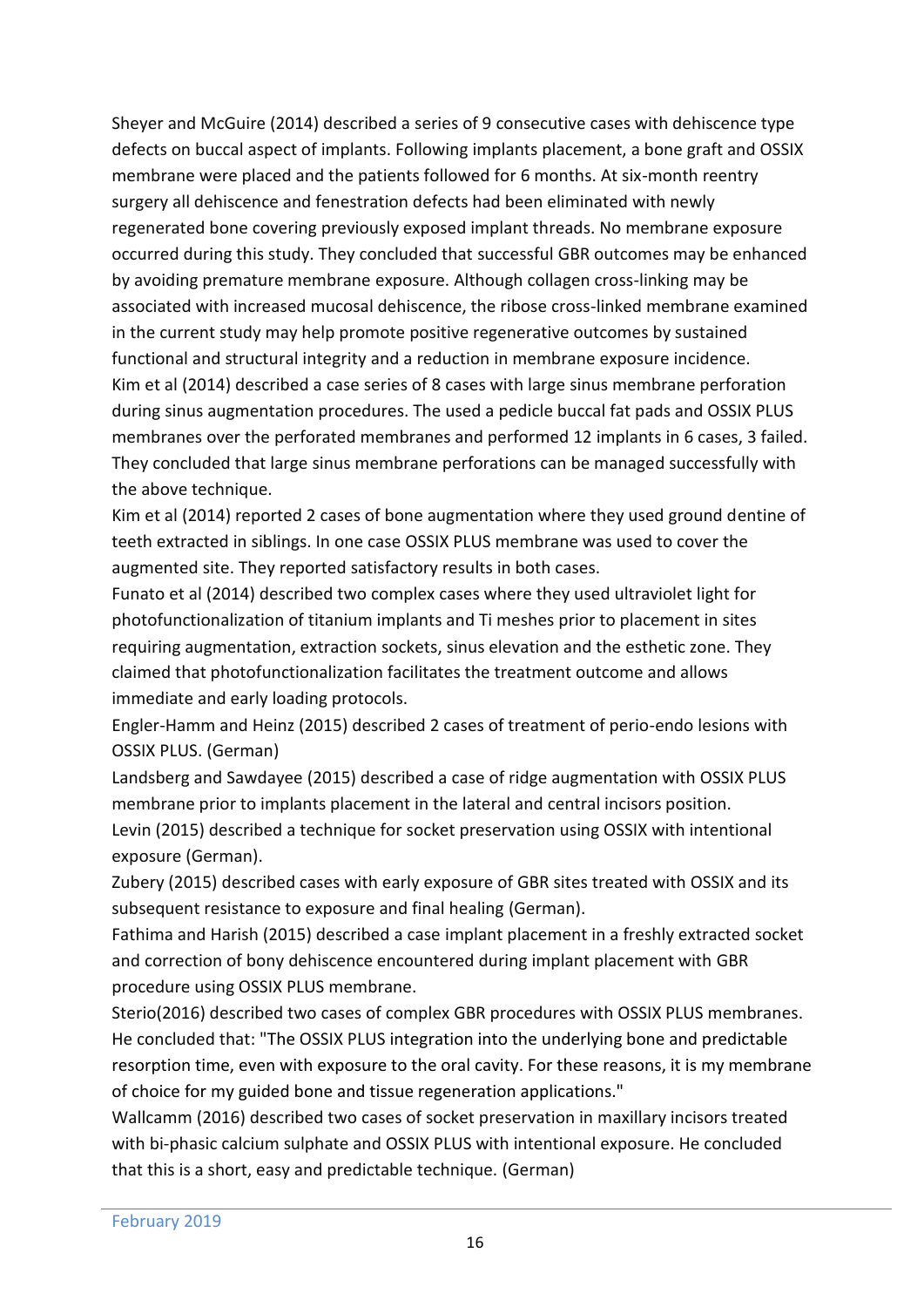Farhan (2016) described cases where he used autogenous block grafts with BBM and OSSIX collagen membranes. He concluded that: " a combination of block graft obtained from the ramus or symphysis, particulate xenograft, and then an absorbable collagen membrane as a cover is a predictable technique in augmenting atrophic ridge deficiency."

Jun and Yun (2016) treated four patients with corticocancellous allogeneic block grafts and collagen membranes (one case with OSSIX PLUS). Core biopsies were taken during implants placement. They concluded that: The use of allogeneic block grafts for restoring alveolar ridge defects prior to the placement of dental implants may be an effective and advantageous alternative to autograft procedures.

Nart et al (2018) in a case series of 17 implants treated with flap elevation, debridement, Osteomycin implantation covered with OP membrane, showed radiographic bone fill, pocket depth reduction, and attachment gain after a 12-month period. They concluded that these grafting materials might offer new treatment strategies in the surgical regenerative treatment of peri-implantitis.

#### **Reviews**

McAllister BS and Haghighat K. (2007). Bashutski and Wang (2009). Hitti RA and Kerns DG (2011).

Horowitz et al (2014)

In these reviews OSSIX is described as one of the commercially available collagen membranes for GBR and GTR procedures.

Sanz-Sánchez et al (2015) in a systematic review used meta-analysis to assess the efficacy of lateral augmentation procedures by analyzing data from 40 clinical studies evaluating bone augmentation through either the staged or the simultaneous approach. They concluded that the intervention combining bone replacement grafts with barrier membranes was associated with superior outcomes. One of the studies selected for the meta-analysis was Friedmann et al 2011 comparing OSSIX PLUS to BioGide in lateral augmentation procedures.

Wang et al (2016) reviewed available biodegradable polymer membranes for GBR/GTR procedures. They emphasized the importance of collagen cross linking for space seclusion ability and mechanical properties of collagen membranes.

Kim et al (2016) reported a retrospective analysis of cases with immediate implant placement of implants following extractions. All sockets were sealed with either OSSIX membranes or socket seal with autogenous free gingival graft or a palatal pedicle graft. They concluded that:" palatal gingival grafts and open membrane techniques using resorbable membranes can be used to produce clinically favorable results in terms of soft tissue preservation in regions of aesthetic importance".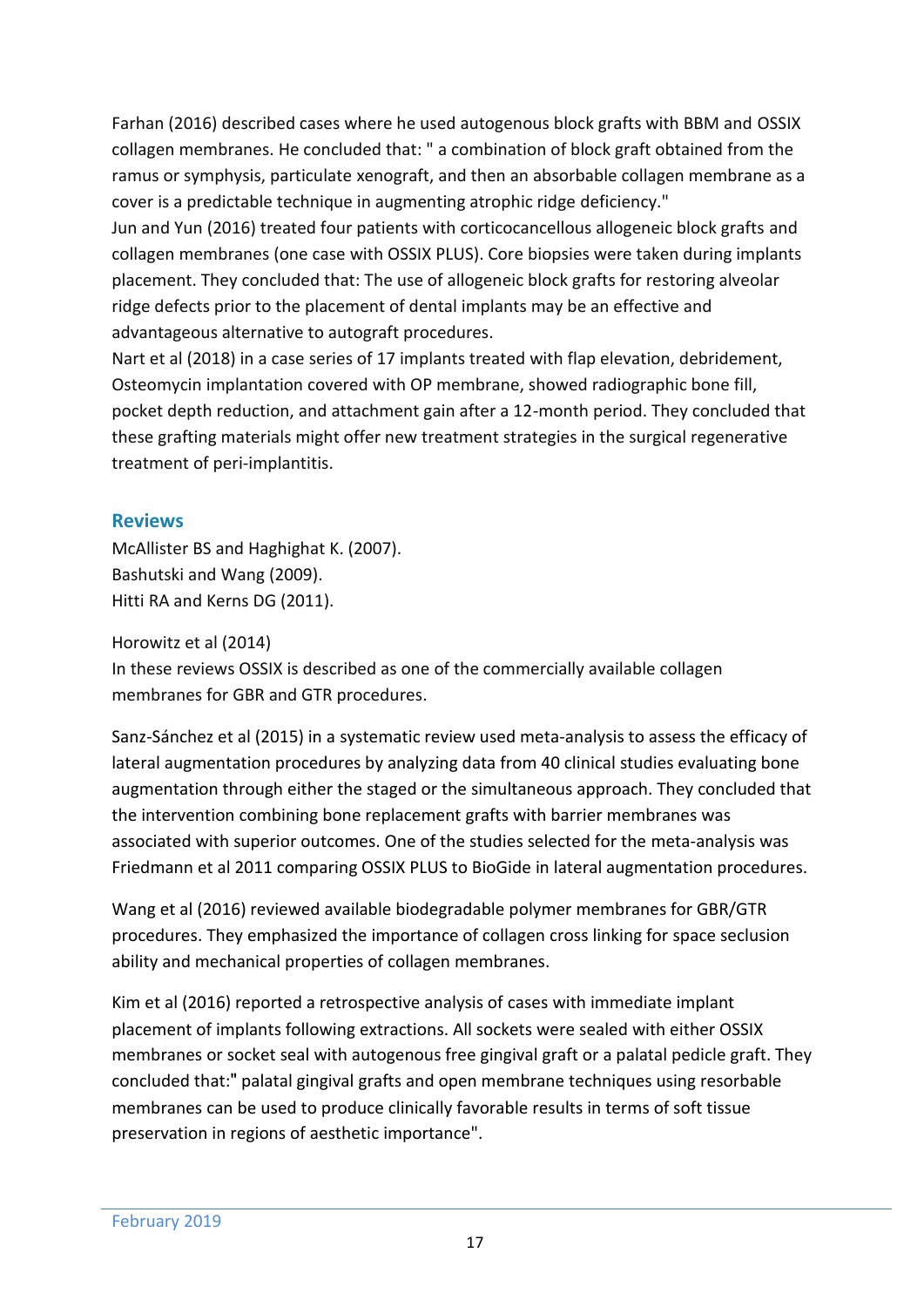Wessing et al (2017) published a systematic review and meta-analysis.The aim of this metaanalysis was to evaluate different methods for guided bone regeneration using collagen membranes and particulate grafting materials in implant dentistry. They included 20 publications who met the inclusion criteria, of those 5 included OSSIX membranes. The concluded that the membrane exposure rate of cross-linked membranes was approximately 30% higher than that of non-cross-linked membranes. Guided bone regeneration with particulate graft materials and resorbable collagen membranes is an effective technique for lateral alveolar ridge augmentation. Simultaneous implant placement is recommended when possible. Additional techniques like membrane fixation and decortication may represent beneficial implications for the practice.

## **Book Chapters**

Wallace et al (2006) described the role of barrier membranes on the buccal window in sinus elevation procedures.

Tal et al (2011) in two book chapters described the advantages of OSSIX in both animal models and in human studies and case reports.

Levine R (2018) Described the advantages of the long-term barrier effect and ossification properties of OSSIX in GBR procedures. OSSIX maintains its barrier effect longer than other collagen membranes and may be more resistant to degradation if prematurely exposed.

# **OSSIX® and OSSIX® PLUS References**

- 1. Adornato MC, Morcos I, Rozanski J. (2007) The treatment of bisphosphonate-associated osteonecrosis of the jaws with bone resection and autologous platelet-derived growth factors. J Am Dent Assoc. Jul;138(7):971-7.
- 2. Anzalone JV1, Vastardis S (2010) Oroantral communication as an osteotome sinus elevation complication. J Oral Implantol. 36(3):231-7.
- 3. Artzi Z, Weinreb M, Carmeli G, Lev-Dor R, Dard M, Nemcovsky CE. (2008) Histomorphometric assessment of bone formation in sinus augmentation utilizing a combination of autogenous and hydroxyapatite/biphasic tricalcium phosphate graft materials: at 6 and 9 months in humans. Clin. Oral Impl. Res. 19; 686–692.
- 4. Bashutski JD, Wang HL (2009) Periodontal and Endodontic Regeneration. Journal of Endodontics 35;321-328.
- 5. Beitlitum I, Artzi Z, Nemcovsky CE (2010) Clinical evaluation of particulate allogeneic with and without autogenous bone grafts and resorbable collagen membranes for bone augmentation of atrophic alveolar ridges. Clin. Oral Impl. Res. 21, 2010; 1242–1250.
- 6. Capri G, Smukler H, Landi L (2012) A less invasive approach to mandibular horizontal ridge augmentation using autogenous bone: A human histological case serious. The Journal of Implants and Advanced Clinical Dentistry 4:27-36.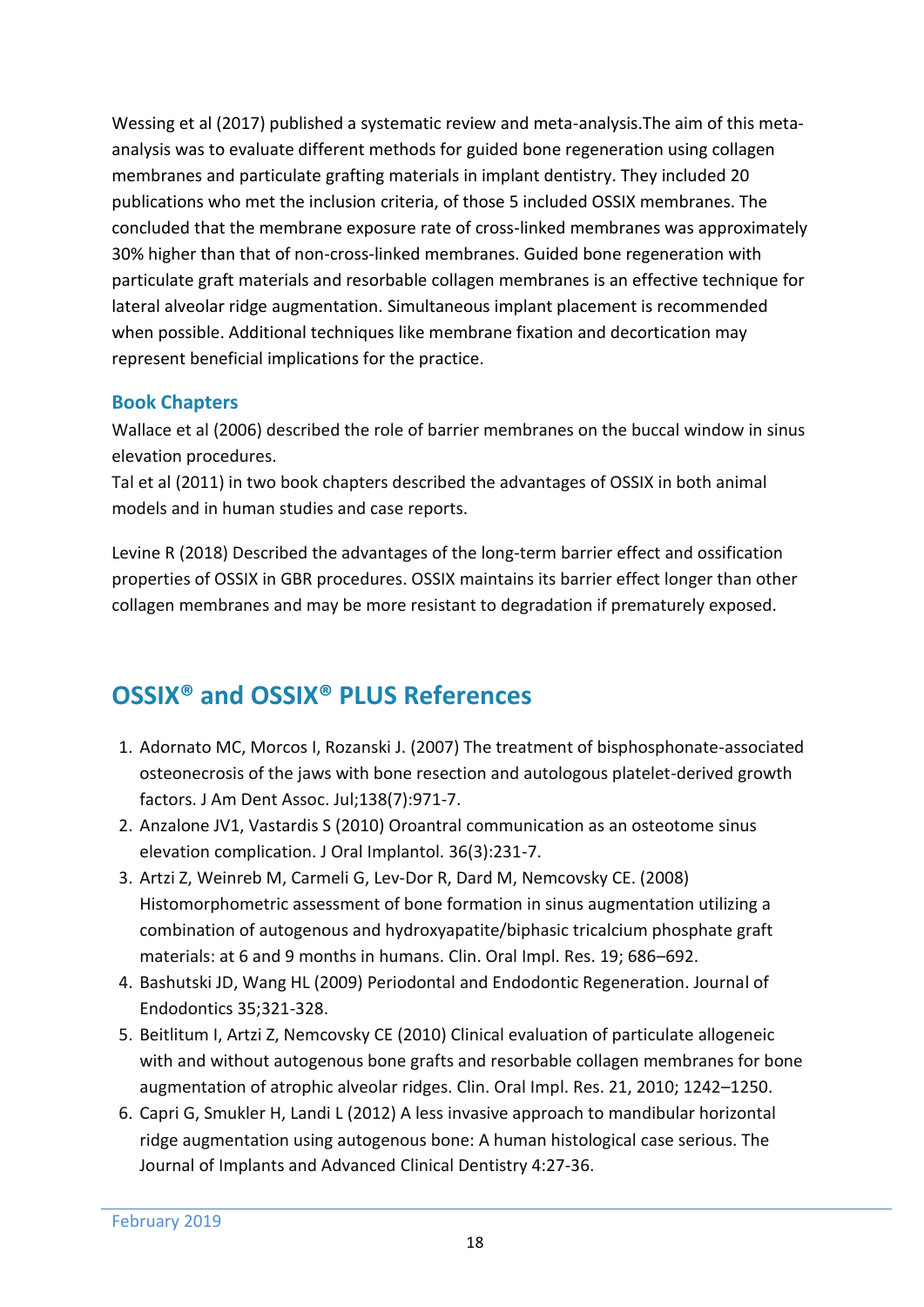- 7. Castillo R. (2010) Horizontal Ridge Augmentation Before Placing Implants Using a Double-bone, Double Resorbable Membrane Technique: Two Clinical Cases. Eur J Esthet Dent. Winter;5(4):340-56.
- 8. Chaushu G, Mardinger O, Calderon S, Moses O, Nissan J. (2009) The use of cancellous block allograft for sinus floor augmentation with simultaneous implant placement in the posterior atrophic maxilla. J Periodontol Mar;80(3):422-8.
- 9. [Chia-Lai PJ,](https://www.ncbi.nlm.nih.gov/pubmed/?term=Chia-Lai%20PJ%5BAuthor%5D&cauthor=true&cauthor_uid=29209937) [Orlowska A,](https://www.ncbi.nlm.nih.gov/pubmed/?term=Orlowska%20A%5BAuthor%5D&cauthor=true&cauthor_uid=29209937) [Al-Maawi S,](https://www.ncbi.nlm.nih.gov/pubmed/?term=Al-Maawi%20S%5BAuthor%5D&cauthor=true&cauthor_uid=29209937) [Dias A,](https://www.ncbi.nlm.nih.gov/pubmed/?term=Dias%20A%5BAuthor%5D&cauthor=true&cauthor_uid=29209937) [Zhang Y,](https://www.ncbi.nlm.nih.gov/pubmed/?term=Zhang%20Y%5BAuthor%5D&cauthor=true&cauthor_uid=29209937) [Wang X,](https://www.ncbi.nlm.nih.gov/pubmed/?term=Wang%20X%5BAuthor%5D&cauthor=true&cauthor_uid=29209937) [Zender N,](https://www.ncbi.nlm.nih.gov/pubmed/?term=Zender%20N%5BAuthor%5D&cauthor=true&cauthor_uid=29209937) [Sader R,](https://www.ncbi.nlm.nih.gov/pubmed/?term=Sader%20R%5BAuthor%5D&cauthor=true&cauthor_uid=29209937) [Kirkpatrick CJ,](https://www.ncbi.nlm.nih.gov/pubmed/?term=Kirkpatrick%20CJ%5BAuthor%5D&cauthor=true&cauthor_uid=29209937) [Ghanaati S.](https://www.ncbi.nlm.nih.gov/pubmed/?term=Ghanaati%20S%5BAuthor%5D&cauthor=true&cauthor_uid=29209937) (2018) Sugar-based collagen membrane cross-linking increases barrier capacity of membranes. [Clin Oral Investig.](https://www.ncbi.nlm.nih.gov/pubmed/?term=Sugar-based+collagen+membrane+cross-linking+increases+barrier) May;22(4):1851-1863.
- 10. Chiang T, Roca AL, Rostkowski S, Drew HJ, Simon B, (2014) Reconstruction of the Narrow Ridge Using Combined Ridge Split and Guided Bone regeneration with rhPDGF-BB Growth Factor–Enhanced Allograft. Periodontics Restorative Dent;34:123–130.
- 11. Clem DS, Hinds KF (2013) The Team Approach To Replacing The Congenitally Missing Lateral Incisor: Restorative And Periodontal Considerations. Clinical Advances in Periodontics. Vol. 3; 2, May.
- 12. Cook DC and Mealey BL (2013) Histologic Comparison of Healing Following Tooth Extraction With Ridge Preservation Using Two Different Xenograft Protocols. J Periodontol May;84(5): 585-594.
- 13. Engler-Hamm D, Heinz B (2015) Therapie von Paro-Endo Lasionen Teil 2. Dent Implantol 19:2;106-113.
- 14. Fagan MC, Owens H, Smaha J, Kao RT. (2008); Simultaneous Hard and Soft Tissue Augmentation for Implants in the Esthetic Zone: Report of 37 Consecutive Cases. J Periodontol ;79:1782-1788.
- 15. Farhan D (2016) Bone augmentation using autogenous block grafts and particulate bovine bone in the severe atrophic ridges: Case reviews. International Journal of Contemporary Dental and Medical Reviews, Article ID 020316.
- 16. Fathima HK and Harish VS (2015) Immediate implant placement with GBR "A proven method for dehiscence correction" – A five years follow up case report. International Journal of Current Research 7(08), 19667-19670.
- 17. Friedmann A, Strietzel FP, Maretzki B, Pitaru S, Bernimoulin JP. (2001); Observations on a new collagen barrier membrane in 16 consecutively treated patients. Clinical and histological observations. J Periodontol; 72(11):1616-23.
- 18. Friedmann A, Strietzel FP, Maretzki B, Pitaru S, Bernimoulin JP. (2002); Histological assessment of augmented jaw bone utilizing a new collagen barrier membrane compared to a standard barrier membrane to protect a granular bone substitute Material. Clin. Oral Impl. Res, 13, 587–594.
- 19. Friedmann A, Dehnhardt J,2 Kleber BM, Bernimoulin JP.(2008); Cytobiocompatability of collagen and ePTFE membranes on osteoblast-like cells in vitro. J Biomed Mater Res A. 15;86(4):935-41.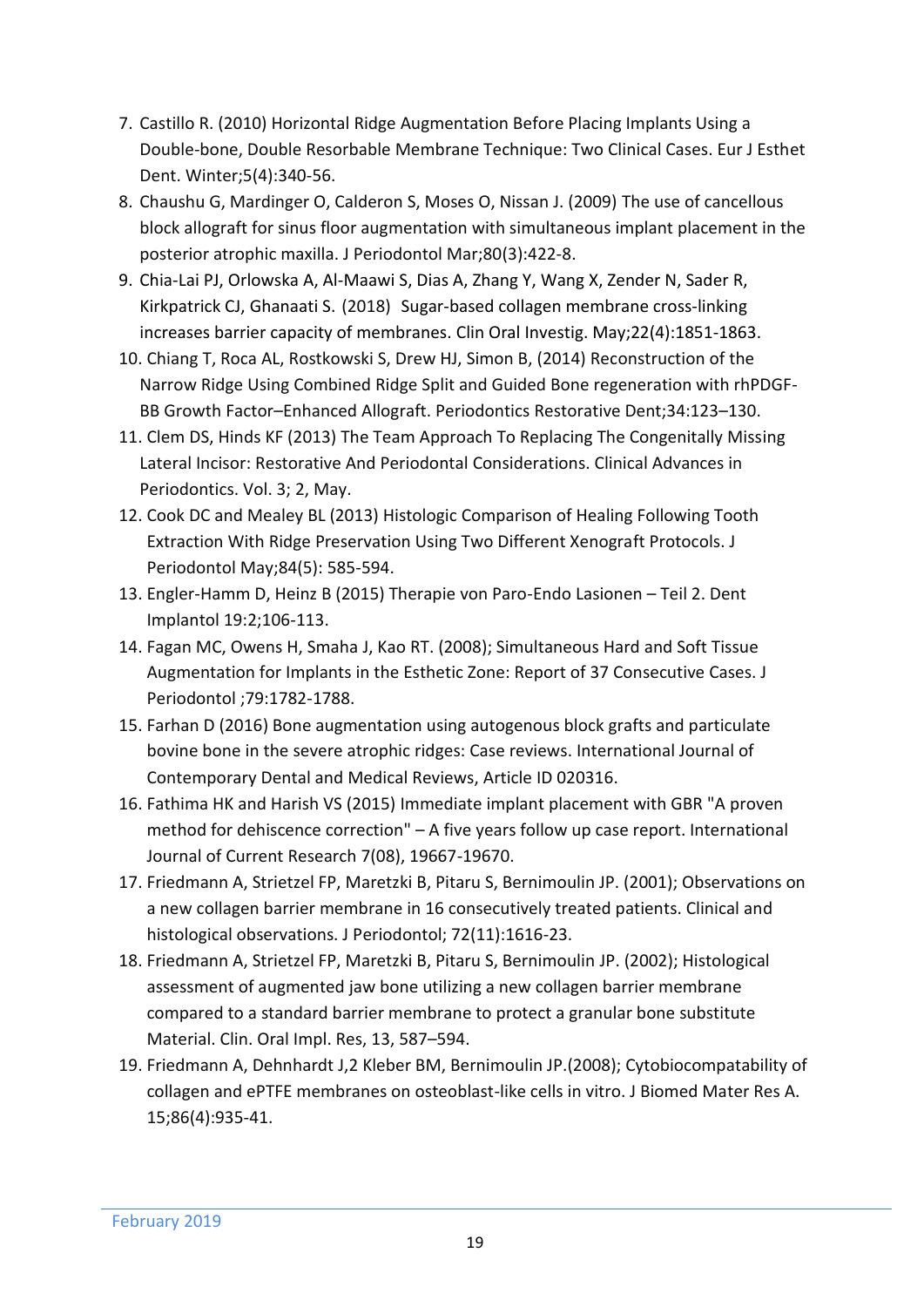- 20. Friedmann A, Dard M, Kleber MB, Bernimoulin JP, Boshardt DD (2009); sinus grafting with a biphasic calcium phosphate: histologic and histomorphometric observations Clin. Oral Impl. Res. 20; 708–714.
- 21. Friedmann A, Gissel K, Soudan M, Kleber BM, Pitaru S, Dietrich T. (2011); Randomized controlled trial on lateral augmentation using two collagen membranes: morphometric results on mineralized tissue compound. J Clin Periodontol. 38: 677-685
- 22. Friedmann A, Gissel K, Konermann A, Götz W (2014) Tissue reactions after simultaneous alveolar ridge augmentationwith biphasic calcium phosphate and implant insertion histological and immunohistochemical evaluation in humans. Clin Oral Invest
- 23. Froum SJ (2012) Regenerative Treatment for a Peri-Implantitis Affected Implant A Case Report. Clinical Advances in Periodontics. May
- 24. Froum SJ1, Froum SH, Rosen PS.(2012) Successful management of peri-implantitis with a regenerative approach: a consecutive series of 51 treated implants with 3- to 7.5-year follow-up. Int J Periodontics Restorative Dent. Feb;32(1):11-20.
- 25. Froum SJ (2013) Regenerative Treatment For A Peri-Implantitis-Affected Implant: A Case Report. Clinical Advances in Periodontics. Vol.3, No. 3, August
- 26. Froum SJ, Rosen PS (2014) Reentry Evaluation Following Treatment of Peri-implantitis with a Regenerative Approach. Int J Periodontics Restorative Dent;34:47–59.
- 27. Funato A, Tonotsuka R, Murabe H, Hirota M, Ogawa T, (2014) A novel strategy for bone integration and regeneration: Case studies. Photo functionalization of dental implants and Ti mesh. J of Cosmetic Dent 29;4;74-86.
- 28. Gernhardt CR, Bekes K (2006) Kolagenowe i syntetyczne błony aporowe w sterowanej regeneracji tkanek lub kości.Implants 2:
- 29. Ghaly M, Kerns DG, Hallmon WW, Solomon ES, Nagy WW, Al-Hashimi I, Rossmann JA (2013) Comparison of guided bone regeneration using a bovine collagen membrane vs a calcium sulfate barrier. J Contempt Dent 3(3) 138-143.
- 30. Griffin TJ, Cheung WS. (2009); Guided tissue regeneration-based root coverage with a platelet concentrate graft: a 3-year follow-up case series. J Periodontol. 80(7):1192-9.
- 31. Hans-Dieter J (2014) Sinuslift unter Verwendung einer Ribose-kreuzvernetzten Kollagenmembran. Implantologie Journal 8. (German)
- 32. Hitti RA and Kerns DG (2011); Guided Bone Regeneration in the Oral Cavity: A Review. The Open Pathology Journal, 5, 33-45.
- 33. Hoang TN, Mealey BL (2012); Histologic comparison of healing after ridge preservation using human demineralized bone matrix putty with one versus two different – sized bone particles. J Periodontol ;83:174-181
- 34. Hong HR, Chen C1, Kim D1 and Machtei EE (2019); Ridge preservation procedures revisited: A randomized controlled trial to evaluate dimensional changes with two different surgical protocols. J Periodontol. 2018 Oct 27[Epub ahead of print]
- 35. Horowitz RA, Leventis MD, Rohrer MD, Prasad HS (2014). Bone grafting: history, rationale, and selection of materials and techniques. Compend Contin Educ Dent. Nov-Dec;35(4 Suppl):1-6;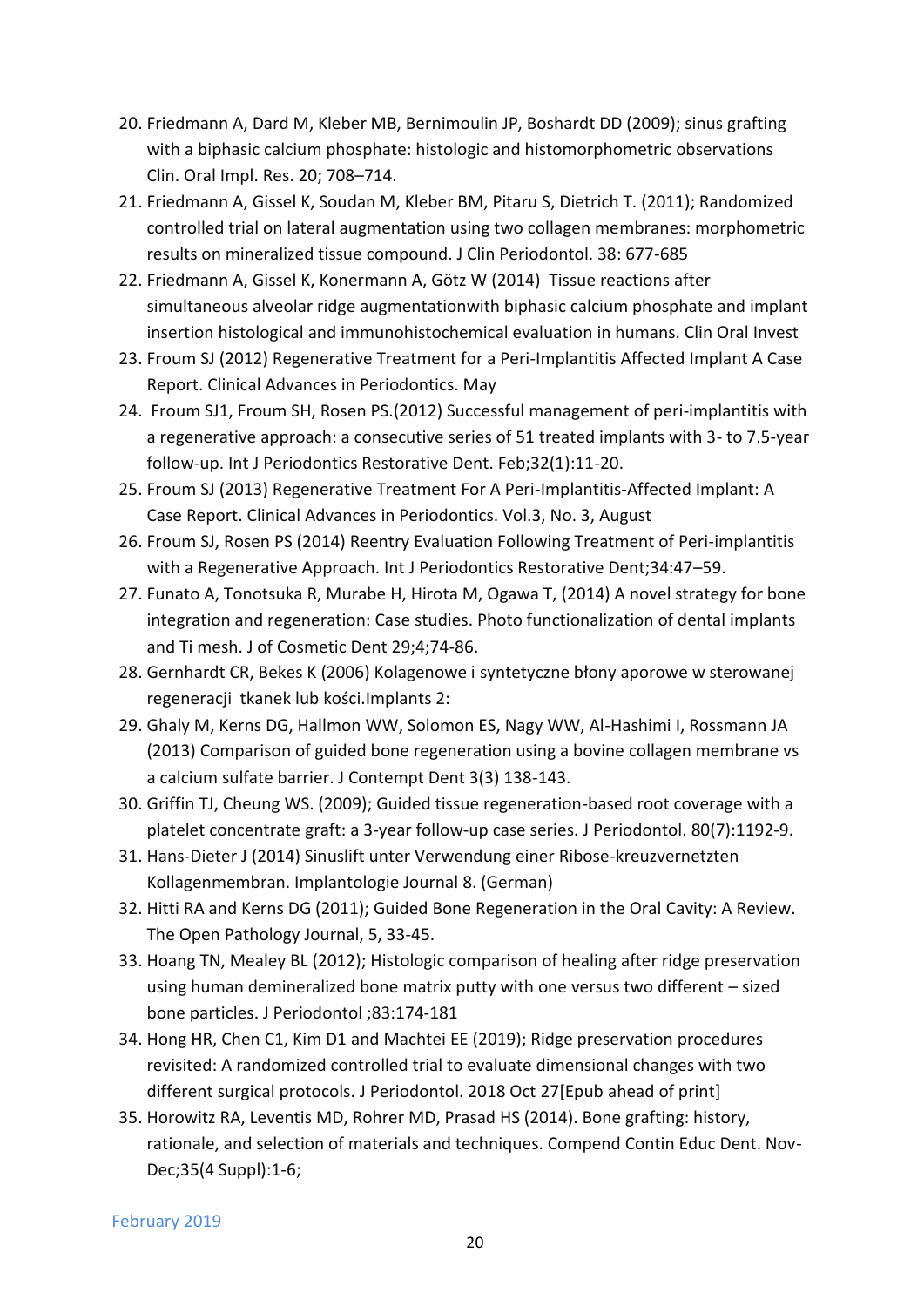- 36. Hur Y, Tsukiyama T, Yoon TH and Griffin TJ (2010); Double Flap Incision Design for Guided Bone Regeneration:A Novel Technique and Clinical Considerations. J Periodontol; 81:945-952.
- 37. Hürzeler MB, von Mohrenschildt S, Zuhr O. (2010) Stage-two implant surgery in the esthetic zone: a new technique. Int J Periodontics Restorative Dent. Apr;30(2):187-93.
- 38. Jeong KI, Lee J, Kim KW, Um IW, Hara S, Mitsugi M, Kim YK. (2013) Alveolar cleft reconstruction using chin bone and autogenous tooth graft material: Reports of 5 cases. J Korean Dent Sci.6(1):13-21.
- 39. [Jun CM,](https://www.ncbi.nlm.nih.gov/pubmed/?term=Jun%20CM%5BAuthor%5D&cauthor=true&cauthor_uid=26697555) [Yun JH.](https://www.ncbi.nlm.nih.gov/pubmed/?term=Yun%20JH%5BAuthor%5D&cauthor=true&cauthor_uid=26697555) (2016) Three-Dimensional Bone Regeneration of Alveolar Ridge Defects Using Corticocancellous Allogeneic Block Grafts: Histologic and Immunohistochemical Analysis. [Int J Periodontics Restorative Dent.](https://www.ncbi.nlm.nih.gov/pubmed/26697555) Jan-Feb;36(1):75-81.
- 40. Kaner D, Friedmann A, (2011); Soft tissue expansion with self-filling osmotic tissue expanders before vertical ridge augmentation: a proof of principle study. J Clin Periodontol 2011; 38: 95–101.
- 41. Kim YK, Yun PY, Lim SC, Kim SG. (2007) Guided bone regeneration using Regenaform(R) and Ossix(R) membrane: three case reports. J Korean Assoc Oral Maxillofac Surg.33(6):648-653.
- 42. Kim YK, Yun PY, Lim SC, Kim SG, Lee HJ, Ong JL (2008) Clinical evaluations of OSTEON as a new alloplastic material in sinus bone grafting and its effect on bone healing. J Biomed Mater Res B Appl Biomater. Jul;86(1):270-7.
- 43. Kim YK, Kim SG, Lim SC, Lee HJ, Yun PY (2010); A clinical study on bone formation using a demineralized bone matrix and resorbable membrane. Oral Surg Oral Med Oral Pathol Oral Radiol Endod.;109;
- 44. Kim YK, Kim SG, Um IW, Kim KW. (2013) Bone grafts using autogenous tooth blocks: a case series. Implant Dent. Dec;22(6):584-9.
- 45. Kim JH, Kim YK, Bae JH. (2013) Retrospective clinical study on sinus bone graft and tapered-body implant placement. J Korean Assoc Oral Maxillofac Surg. Apr;39(2):77-84.
- 46. Kim YK, Lee JU, Kim SG, Lim SC. (2013) Guided bone regeneration using allogenic bone matrix with calcium sulphate: Case series. J Adv Prosthodont;5:167-71
- 47. Kim YK, Yum PY, Oh JS, Kim SG. (2014) Prognosis of closure of large sinus membrane perforations using pedicled buccal fat pads and a resorbable collagen membrane: case series study. J Korean Assoc Oral Maxillofac Surg;40:188-194
- 48. Kim YK, Kim SG, Lim SC. (2014) 1. Familial tooth bone graft for ridge and sinus augmentation: a report of two cases. J Korean Assoc Oral Maxillofac Surg ;40:37-42
- 49. Y. Kim, S. Kim, H. Kim, P. Yun, S. Kim (2016) Socket sealing using palatal gingival grafts and resorbable collagen membranes. Clin. Oral Impl. Res. 27 (Suppl. 13).
- 50. Klinger A, Asad R, Shapira L, Zubery Y. (2010) In vivo degradation of collagen barrier membranes exposed to the oral cavity. Clin. Oral Impl. Res. 21, 873–876. 43.
- 51. Ko SU, Oh JH, Lee SJ, Kim SH (2008) Analysis on cause of failure of guided bone regeneration during implant placement : A retrospective study. J Korean Acad Periodontol;38:535-542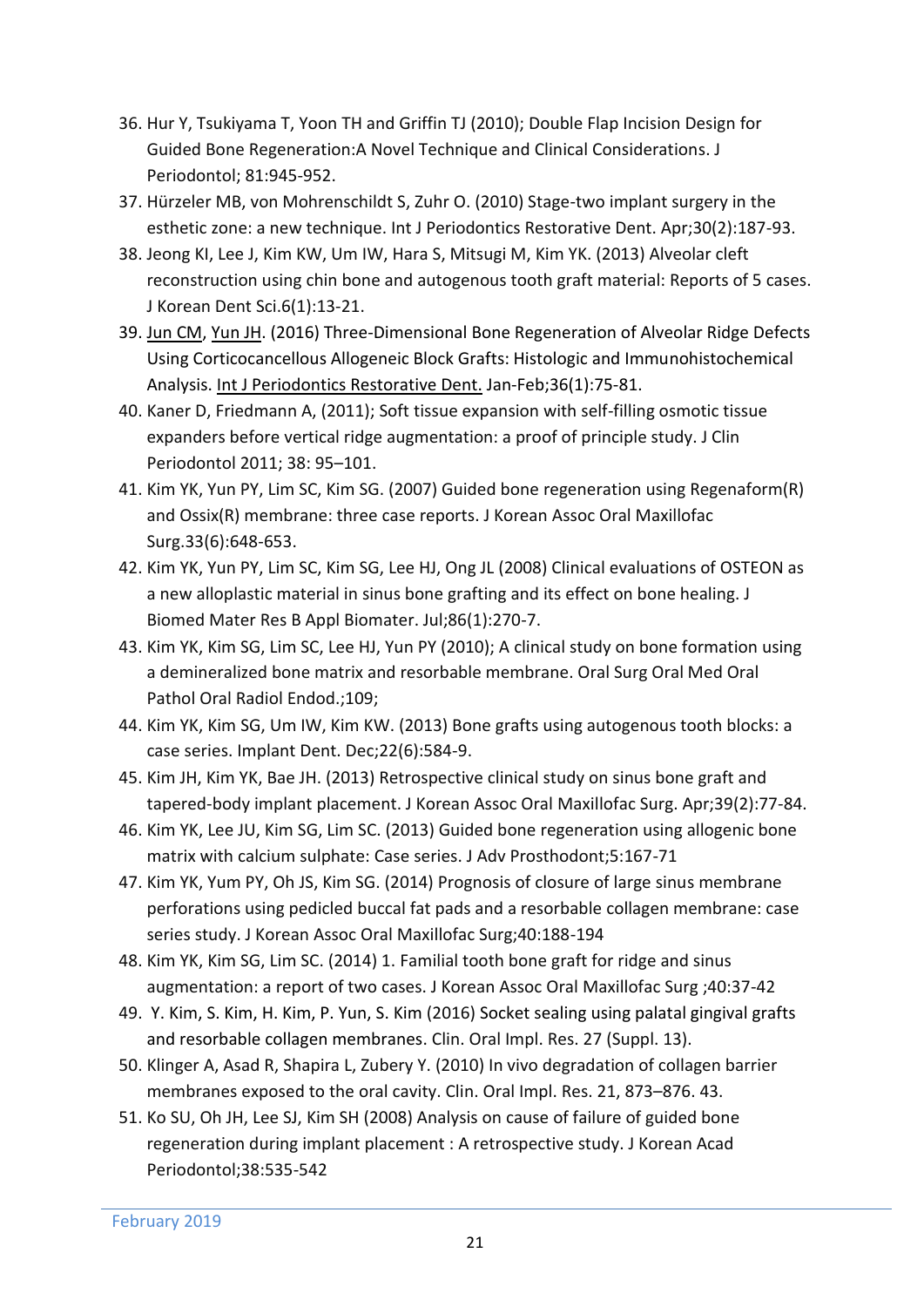- 52. Kontovasanitis G, Griffin TJ, Cheung WS. (2008) Treating of gingival recession using platelet concentrate with a bioabsorbable membrane and coronally advanced flap: A report of two cases. Int J Periodontics Restorative Dent 28; 301-307.
- 53. Landsberg C, Sawdayee E,(2015) Overcoming Surgical and Prosthetic Challenges: Planning and implementing a maxillary central-Lateral implant restoration. Journal of Cosmetic Dentistry. Vol. 31 Issue 1, p58-73.
- 54. Le B, Burstein J, Sedghizadeh PP.(2008) Cortical tenting grafting technique in the severely atrophic alveolar ridge for implant site preparation. Implant Dent. Mar;17(1):40-50.
- 55. Le.B (2010) Minimally invasive particulate grafting for esthetic implant site development. International Journal of Oral Implantology and Clinical Research; 1(2):113-115.
- 56. Le B, Rohrer MD, Prassad HS. (2010) Screw "Tent-Pole" Grafting Technique for Reconstruction of Large Vertical Alveolar Ridge Defects Using Human Mineralized Allograft for Implant Site Preparation. J Oral Maxillofac Surg 68:428-435, 2010
- 57. Le B, Borzabadi-Farahani A (2014) Simultaneous implant placement and bone grafting with particulate mineralized allograft in sites with buccal wall defects, a three-year follow-up and review of literature. J Craniomaxillofac Surg. Jul;42(5):552-9.
- 58. Lee DW, Kim KT, Joo YS, Yu MK, Yu JA, Ryu JJ. (2013) The role of two different collagen membranes for dehiscence defect around implants in humans.J Oral Implantol.. [Epub ahead of print]
- 59. Lee JY, Kim YK (2010) Implant Placement Using Various Surgical Techniques: Case Report. J Kor Dent Sci. 2010; 3(2) :50-59.
- 60. Lee JY, Kim YK, Yi YJ, Choi JH. (2013) Clinical evaluation of ridge augmentation using autogenous tooth bone graft material: case series study. J Korean Assoc Oral Maxillofac Surg. Aug;39(4):156-60.
- 61. Levin BP (2015) Socket Preservation mittels einer Ribose-reuzvernetzten Kollagenmembran. Implantologie J 5. (German)
- 62. Levin BP, Zubery Y. (2018) Use of sugar cross-linked collagen membrane offers cell exclusion and ossification. Compendium Jan. 39:1
- 63.Levin BP (2018) Framing the Restorative Result: How Tissue Augmentation and Preservation Maximizes Implant Therapy Outcomes. Compendium July/August 39(7):458-466.
- 64. Levine R. Implant site preparation: Horizontal ridge augmentation using particulate allograft and the principals of guided bone regeneration. Book Chapter: (Michael Sonic Hwang Debby Editors) Implant Site Development Chapter 10. Wiley-Blackwell.
- 65. Llambes F, Silvestre FJ, Caffesse R. (2007) Vertical guided bone regeneration with bioabsorbable barriers. J Periodontol. Oct;78, 2036-2042.
- 66. Lupovici J. (2009) Revisiting the hopeless ridge: part I--challenging the gold standard. Compend Contin Educ Dent. 2009 Apr;30(3):130-2, 134-9;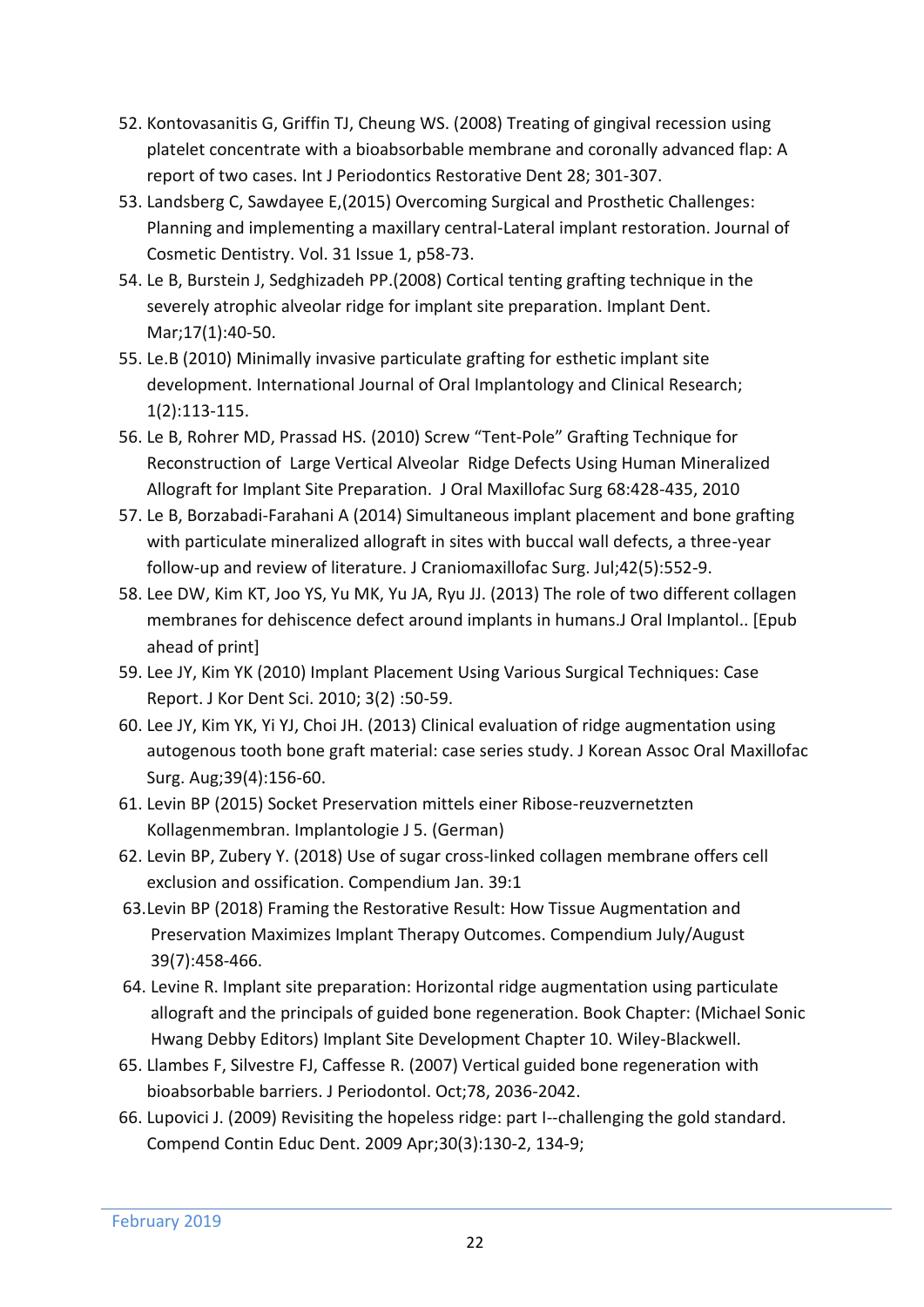- 67. Lupovici J. (2009) Histologic and clinical results of DFDBA with lecithin carrier used in dental implant applications: Three case reports. Pract Proced Aesthet Dent;21(4):223- 230.
- 68. McAllister BS and Haghighat K. (2007) Bone Augmentation Techniques. AAP-Commissioned Review. J Periodontol 2007; 78:377-396.
- 69. Moses O, Pitaru S, Artzi Z, Nemcovsky CE. (2005) Healing of dehiscence-type defects in implants placed together with different barrier membranes: a comparative clinical study. Clin Oral Implants Res. 16, 210-219.
- 70. Moses O, Shemesh A, Aboodi G, Tal H, Weinreb M, Nemcovsky CE. (2009) Systemic tetracycline delays degradation of three different collagen membranes in rat calvaria. Clin Oral Implants Res. 20,189-195.
- 71. Moses O, Vitrial D, Aboodi G, Sculean A, Tal H, Kozlovsky A, Artzi Z, Weinreb M, Nemcovsky CE. (2008) Biodegradation of three different collagen membranes in the rat calvarium: a comparative study. J Periodontol. 79,905-911.
- 72. Nart J, Gagari E, Kahn MA, Griffin TJ. (2007) Use of guided tissue regeneration in the treatment of a lateral periodontal cyst with a 7-month reentry. J Periodontol. Jul;78(7):1360-4.
- 73. Nart J, (2018) Beatriz de Tapia, Pujol A, Pascual A, Valles C. Vancomycin and tobramycin impregnated mineralized allograft for the surgical regenerative treatment of periimplantitis: a 1-year follow-up case series. Clinical Oral Investigations
- 74. Neiva R, Pagni G, Duarte F, Park CH, Yi E, Holman LA, Giannobile WV. (2011) Analysis of Tissue Neogenesis in Extraction Sockets Treated with Guided Bone Regeneration: Clinical, Histologic, and Micro-CT Results. . Int J Periodontics Restorative Dent. 31, 457- 469.
- 75. Nissan J, Mardinger O, Calderon S, Romanos GE, Chaushu G. (2011) Cancellous bone block allografts for the augmentation of the anterior atrophic maxilla. Clinical Implant Dentistry and Related Research 13(4):279-85.
- 76. Nissan J, Mardinger O, Strauss M, Peleg M, Sacco R, Chaushu G. (2011) Implantsupported restoration of congenitally missing teeth using cancellous bone blockallografts. Oral Surg Oral Med Oral Pathol Oral Radiol Endod. Mar; 111(3):286-91.
- 77. Nissan J,Gehlfan O, Mardinger O, Calderon S, Chaushu G. (2011) Efficacy of cancellous block allograft augmentation prior to implant placement in the posterior atrophic mandible. Clinical Implant Dentistry and Related Research Jun;13(2):104-11
- 78. Ogawa T1, Saruwatari L, Takeuchi K, Aita H, Ohno N. (2008) Ti nano-nodular structuring for bone integration and regeneration. J Dent Res. Aug;87(8):751-6.
- 79. O'Neill R, Al-Hezaimi K. (2011) Identification of an odontogenic keratocyst and treatment with guided tissue regeneration: case report. J Can Dent Assoc.;77:b6.
- 80. Park JK1, Yeom J, Oh EJ, Reddy M, Kim JY, Cho DW, Lim HP, Kim NS, Park SW, Shin HI, Yang DJ, Park KB, Hahn SK. (2009) Guided bone regeneration by poly(lactic-co-glycolic acid) grafted hyaluronic acid bi-layer films for periodontal barrier applications. Acta Biomater. Nov;5(9):3394-403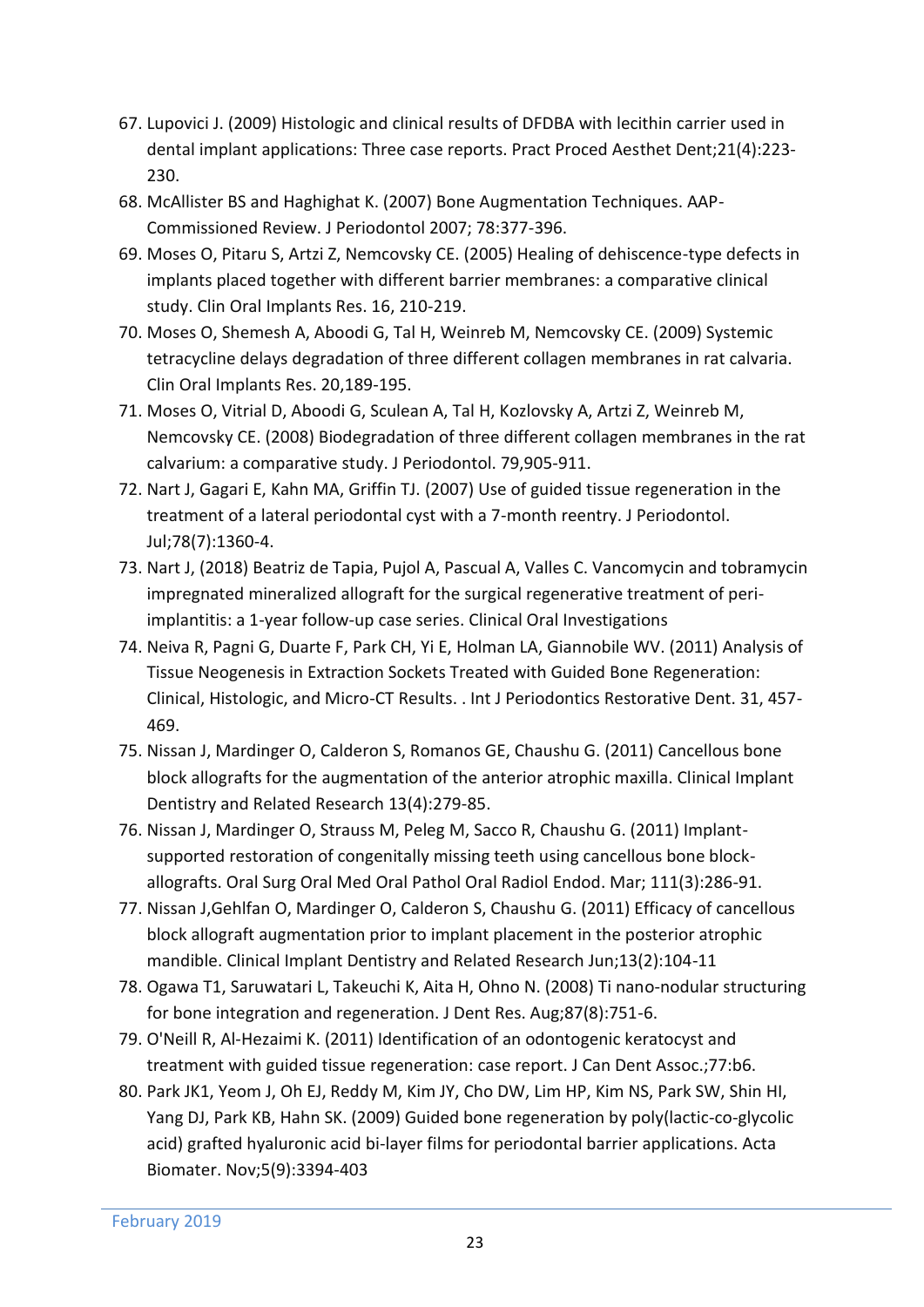- 81. Rothamel D, Schwarz F, Sager M, Herten M, Sculean A, Becker J. (2005) Biodegradation of differently cross-linked collagen membranes: an experimental study in the rat. Clin Oral Implants Res. 16, 369-78.
- 82. Rothamel D, Schwarz F, Sculean A, Herten M, Scherbaum W, Becker J. (2004) Biocompatibility of various collagen membranes in cultures of human PDL fibroblasts and human osteoblast-like cells.Clin. Oral Impl. Res. 15, 443–449.
- 83. Sanz-Sánchez I, Ortiz-Vigón A, Sanz-Martín I, Figuero E, Sanz M. (2015) Effectiveness of Lateral Bone Augmentation on the Alveolar Crest Dimension: A Systematic Review and Meta-analysis. J Dent Res. Sep;94 (9 Suppl):128S-42S.
- 84. Scala M, Gipponi M, Pasetti S, Dellachá E, Ligorio M, Villa G, Margarino G, Giannini G, Strada P. Clinical applications of autologous cryoplatelet gel for the reconstruction of the maxillary sinus. A new approach for the treatment of chronic oro-sinusal fistula. In Vivo. May-Jun;21(3):541-7.
- 85. Schwarz F, Rothamel D, Herten M, Sager M, Becker J. (2006) Angiogenesis pattern of native and cross-linked collagen embranes: an immunohistochemical study in the rat. Clin Oral Implants Res. Aug;17(4):403-9.
- 86. Schwarz F, Rothamel D, Herten M, Wustefeld M, Sager M, Ferrari D, Becker J (2008) Immunohistochemical characterization of guided bone regeneration at a dehiscencetype defect using different barrier membranes: an experimental study in dogs. Clin. Oral Impl. Res. 19; 402–415.
- 87. Sela MN, Babitski E, Steinberg D, Kohavi D, Rosen G. (2009) Degradation of collagenguided tissue regeneration membranes by proteolytic enzymes of Porphyromonas gingivalis and its inhibition by antibacterial agents. Clin. Oral Impl. Res. 20; 496–502.
- 88. Sheyer ET, McGuire MK. (2014) Evaluation of Premature Membrane Exposure and Early Healing in Guided Bone Regeneration Peri-Implant Dehiscence and Fenestration Defects with a Slowly Resorbing Porcine Collagen Ribose Cross-Linked Membrane: A Consecutive Case Series.
- 89. Smukler H, Capri D, Landi L.(2008) Harvesting bone at the recipient site for bone augmentation.Int J Periodontics Rstorative Dent 28: 411-419.
- 90. Sterio TW (2016) Using an integrating porcine collagen membrane to decrease treatment times in complex implant cases. Dentistry IQ
- 91. Tal H, Kozlovsky A, Artzi Z, Nemcovsky CE, Moses O. (2008 I) Cross-linked and noncross-linked collagen barrier membranes disintegrate following surgical exposure to the oral environment: a histological study in the cat. Clin Oral Implants Res.19(8):760-6.
- 92. Tal H, Kozlovsky A, Artzi Z, Nemcovsky CE, Moses O. (2008 II) Long-term biodegradation of cross-linked and non-cross-linked collagen barriers in human guided bone regeneration. Clin Oral Implants Res. 19(3):295-302.
- 93. Tal H, Moses O, Kozlovsky A, Nemcovsky C, (2011) Bioresorbable collagen membranes for guided Bone regeneration. . In Bone Regeneration. Intech Publishing. Editor: Tal H. Chapter 6.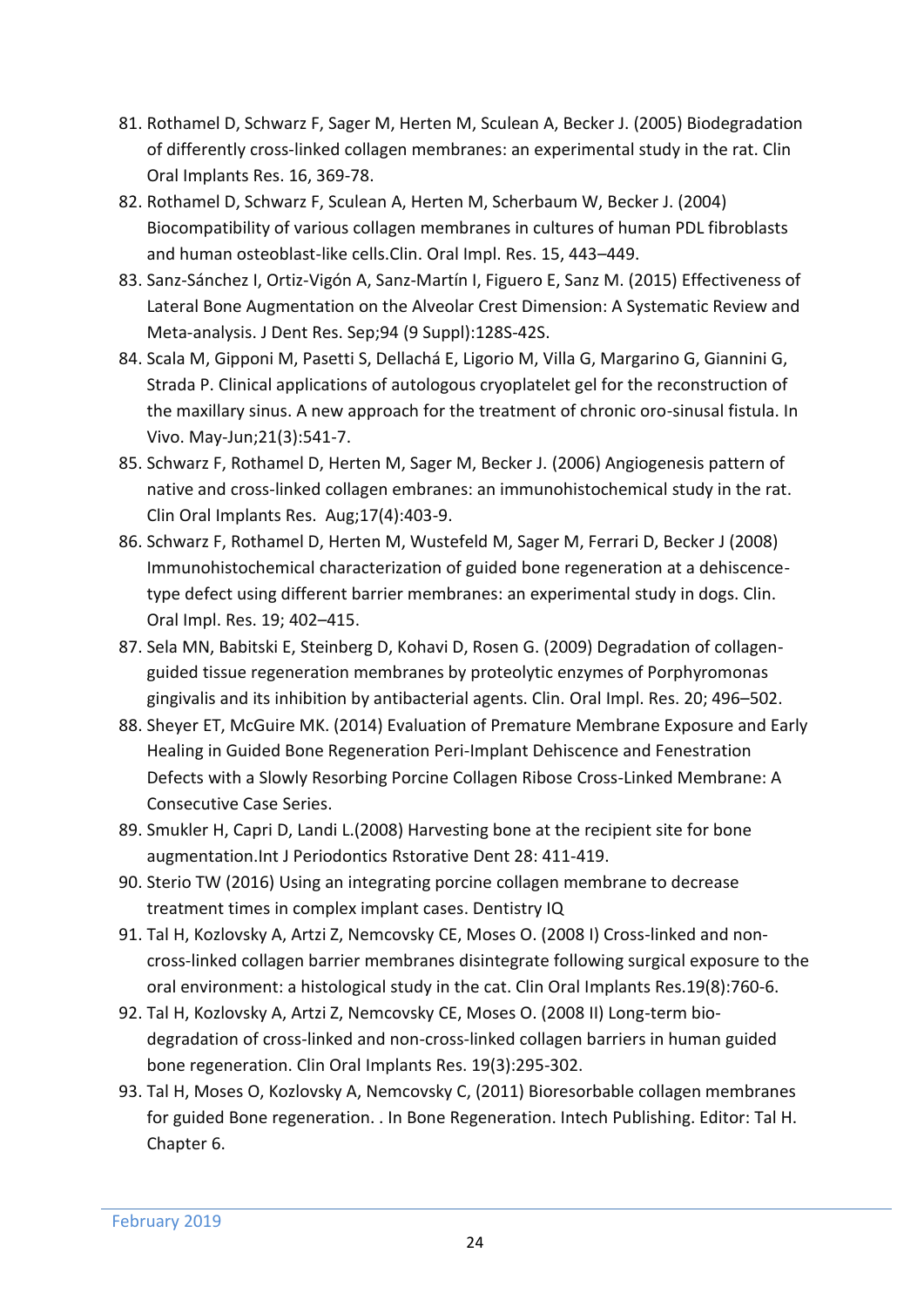- 94. Tal H, Artzi Z, Kolerman R, Beitlitum I, Goshen G, (2011); Augmentation and preservation of the alveolar process and alveolar ridge of bone. In Bone Regeneration. Intech Publishing Editor: Tal H. Chapter 7.
- 95. Testori T, Capelli M, Taschieri S. (2005) Implant aesthetic score for evaluating the outcome: Immediate loading in the aesthetic zone. Practical Proced Aesthet Dent; 17(2); 123-130.
- 96. Tischler M, (2009) Grafting osseous defects with DFDBA putty: A review of available materials, grafting principles and case examples. Inside Dentistry; 26-33.
- 97. Toffler M. (2010) Staged Sinus Floor Elevation Using the Crestal Core Elevation (CCE) Procedure: A Review of the Technique. The Journal of Implant & Advanced Clinical Dentistry 2;2010.
- 98. Toscano N1, Holtzclaw D, Mazor Z, Rosen P, Horowitz R, Toffler M (2010) Horizontal ridge augmentation utilizing a composite graft of demineralized freeze-dried allograft, mineralized cortical cancellous chips, and a biologically degradable thermoplastic carrier combined with a resorbable membrane: a retrospective evaluation of 73 consecutively treated cases from private practices. J Oral Implantol. 36(6):467-74.
- 99. Urban T, Kostopoulos L, Wenzel A (2011). Immediate implant placement in molar regions: risk factors for early failure. Clin. Oral Impl. Res. 23(2):220-7. Epub 2011 Apr 4.
- 100. Urban T, Wenzel A.(2010). Discomfort experienced after immediate implant placement associated with three different regenerative techniques. Clin Oral Implants Res. 21(11),1271-1277.
- 101. Veis AA, Dabarakis NN, Parisis NA, Tsirlis AT, Karanikola TG, Printza DV. (2006) Bone regeneration around implants using spherical and granular forms of bioactive glass particles. Implant Dent. 15(4):386-394.
- 102. Wallace ST, Froum SJ, Tarnow DP (2006) Use of barrier membranes in sinus augmentation. Chapter 19 The sinus bone graft. Editor Jensen OT (2nd edition) P.229- 239.
- 103. Wallace S, Gellin R.(2010) Clinical evaluation of freeze-dried cancellous block allografts for ridge augmentation and implant placement in the maxilla. Implant Dent.19(4):272-9.
- 104. Wallkamm B. (2016) Minimal invasives Alveolen management zur Implantatinsertion bereits nach drei Monaten Implantologie Journal 6.
- 105. Wang J, Wang L, Zhou Z, Lai N, Xu P, Liao L, Wei J (2016) Biodegradable Polymer Membranes Applied in Guided Bone/Tissue Regeneration: A Review. Polymers 2016, 8, 115.
- 106. Warnke PH, Douglas T, Sivananthan S, Wiltfang J, Springer I, Becker ST. (2009) Tissue engineering of periosteal cell membranes in vitro. Clin Oral Implants Res, 20(8):761- 766.
- 107. [Wessing B,](https://www.ncbi.nlm.nih.gov/pubmed/?term=Wessing%20B%5BAuthor%5D&cauthor=true&cauthor_uid=28938035) [Lettner S,](https://www.ncbi.nlm.nih.gov/pubmed/?term=Lettner%20S%5BAuthor%5D&cauthor=true&cauthor_uid=28938035) [Zechner W.](https://www.ncbi.nlm.nih.gov/pubmed/?term=Zechner%20W%5BAuthor%5D&cauthor=true&cauthor_uid=28938035) (2017) Guided Bone Regeneration with Collagen Membranes and Particulate Graft Materials: A Systematic Review and Meta-Analysis. [Int J Oral Maxillofac Implants.](https://www.ncbi.nlm.nih.gov/pubmed/?term=Guided+Bone+Regeneration+with+Collagen+Membranes+and+Particulate+Graft+Materials%3A+A+Systematic+Review+and+Meta-Analysis.) Sep 22. (Ahead of print)